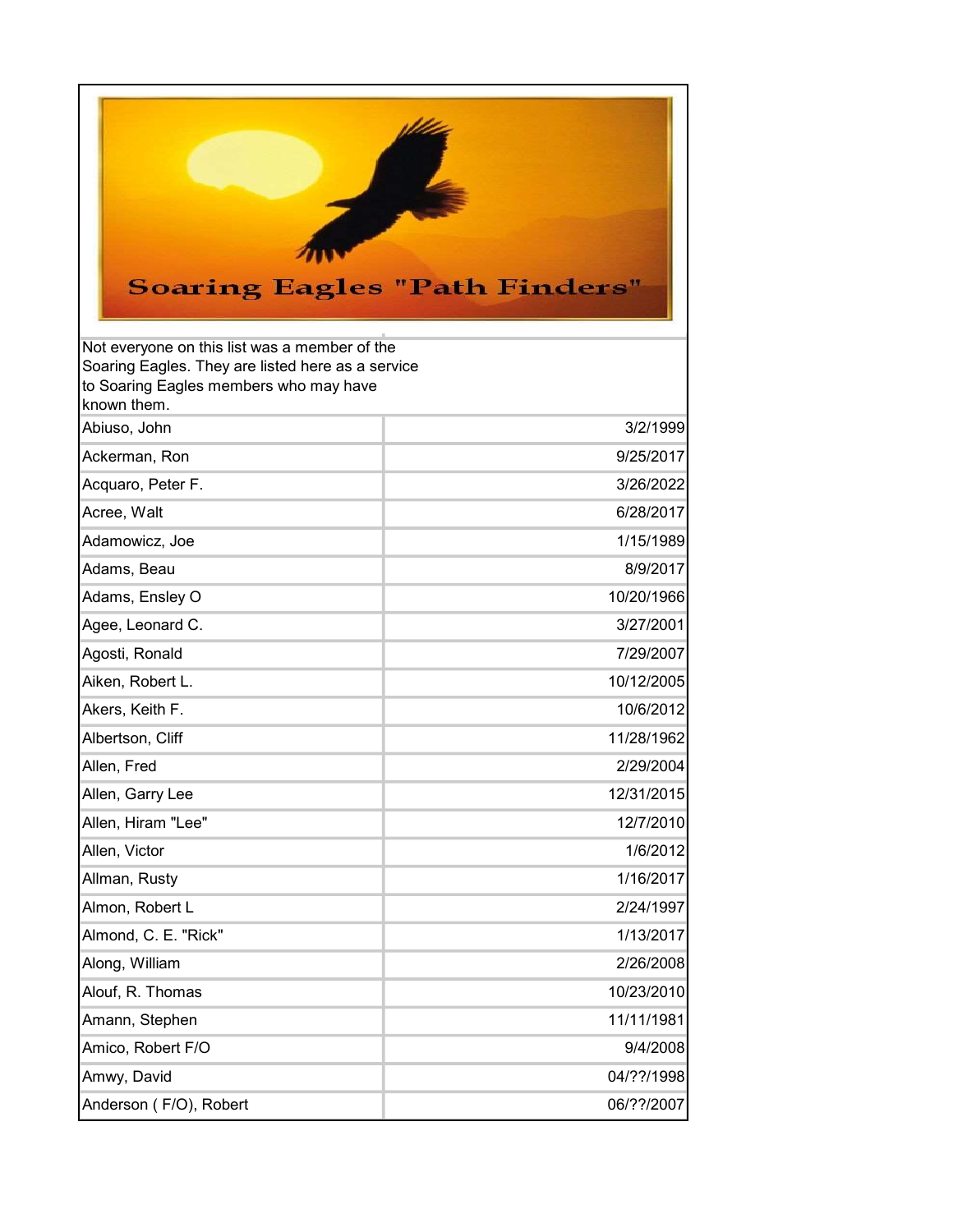| 6/4/2017   |
|------------|
| 2/13/2010  |
| 12/4/2007  |
| 1/12/2014  |
| 2/16/2014  |
| 05/??/2006 |
| 4/1/1998   |
|            |
| 12/24/2006 |
| 6/14/2011  |
| 2/7/1991   |
| 4/2/1991   |
| 7/24/1986  |
| 3/23/1998  |
| 5/4/1998   |
| 6/22/2022  |
| 7/20/2013  |
| 4/5/2017   |
| 11/26/1987 |
| 9/11/2021  |
| 8/20/2008  |
| 4/13/1992  |
| 6/18/2022  |
| 12/16/2016 |
| 12/11/2003 |
| 9/1/2006   |
| 4/20/2006  |
| 2/12/1979  |
| 11/23/2021 |
| 4/?/2012   |
| 2/25/2010  |
| 2/15/2003  |
| 8/24/1995  |
| 5/25/1992  |
| 4/14/2008  |
| 12/3/2003  |
| 11/8/2001  |
| 9/22/2010  |
|            |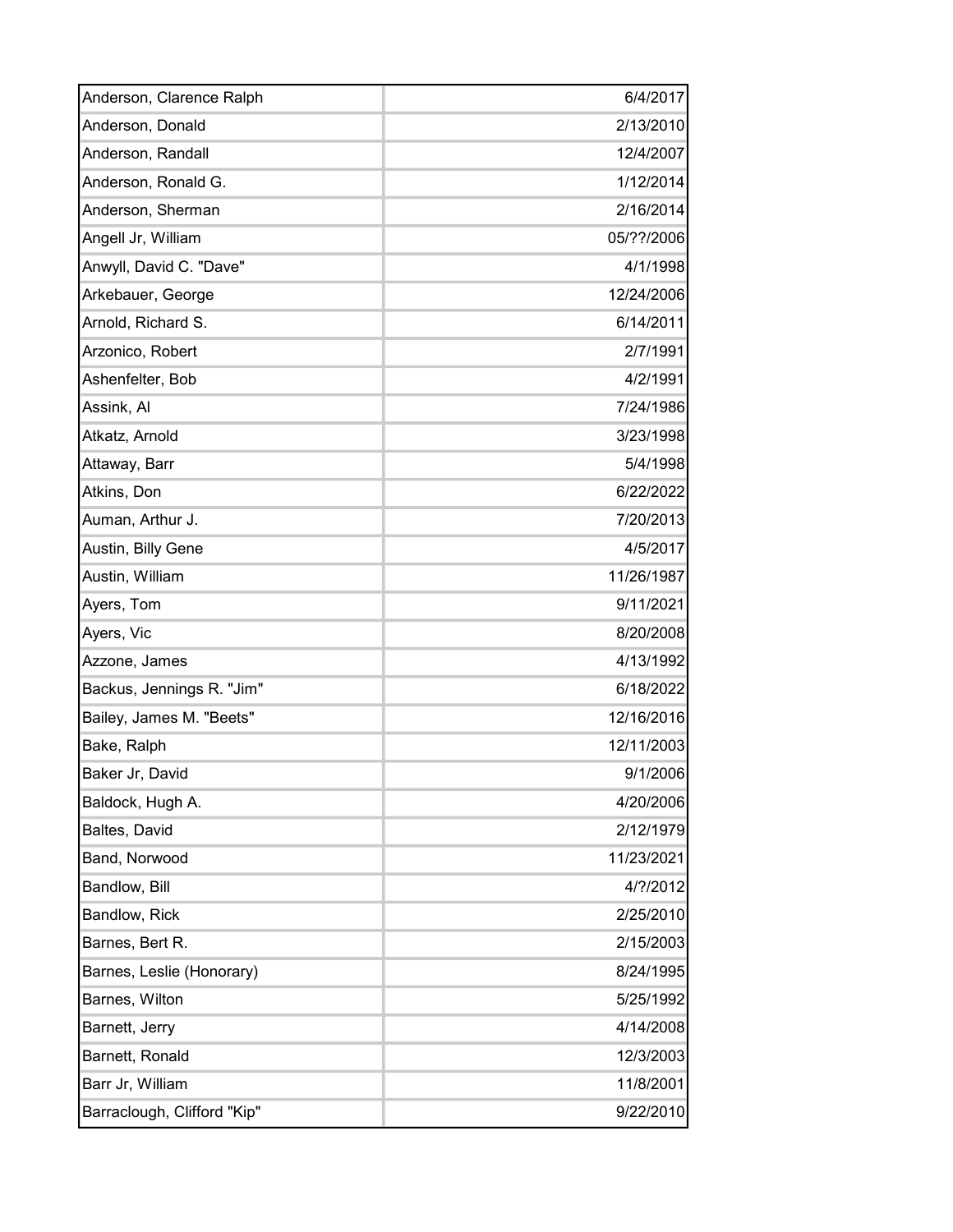| Bates, Earl            | 8/9/2019   |
|------------------------|------------|
| Bazley, Hal            | 5/5/2005   |
| Bazley, Richard        | 5/19/2010  |
| Beadling, James        | 8/9/2009   |
| Beattie, Chuck         | 11/6/2014  |
| Beauchamp, Lester      | 2/7/1991   |
| Beaupre, Bob           | 4/25/2019  |
| Bede, James            | 2/23/2006  |
| Behm, John             | 08/??/2000 |
| Benedict, Jack         | 1/31/2011  |
| Benjamin Jr., Charles  | 7/7/1983   |
| Benn Jr, John          | 12/31/1999 |
| Bennett, James         | 6/14/1975  |
| Bennett, Maurice Ray   | 11/8/2021  |
| Bennett, Myron         | 11/5/2008  |
| Bennis, Joseph         | 6/25/1992  |
| Benscoter, Carl        | 6/3/2005   |
| Berger, Dennis C.      | 2/21/2015  |
| Berkeley Jr, Beverly   | 9/25/2000  |
| Berkeley, Paul         | 4/15/2017  |
| Bernacchi, Timothy C.  | 11/30/2010 |
| Bernardi, Karl         | 10/2/2002  |
| Berry, C. Wells        | 9/??/2019  |
| Berryhill, John        | 2/3/2007   |
| Berryhill, Lloyd "Bob" | 4/19/2012  |
| Best Sr, John A        | 7/13/2004  |
| Birtley, Irv           | 11/1/1994  |
| Bishop, Mark           | 05/??/2006 |
| Blackburn, Russell     | 04/??/2005 |
| Blaine, Morris         | 5/18/1986  |
| Blanton, William       | 1/6/1969   |
| Blocker, Melvin N      | 2/24/2005  |
| Blue, David            | 12/13/2008 |
| Bodholdt, Robert       | 01/16/207  |
| Boggess, Leslie        | 8/5/2008   |
| Boivin, Charlie        | 7/5/2019   |
| Bolderdick, Don        | 1/30/2003  |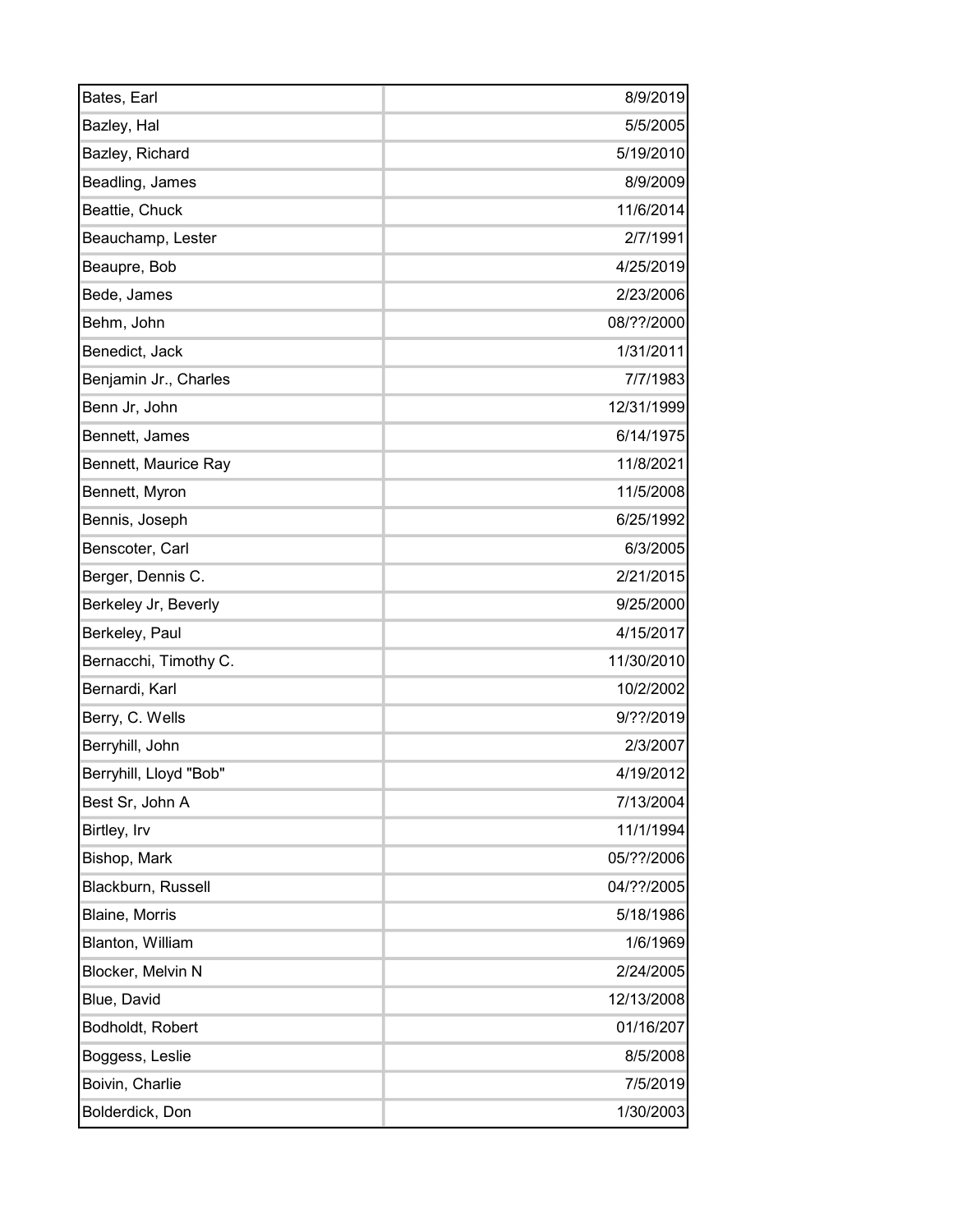| Boldt, Roy                  | 1/19/2013  |
|-----------------------------|------------|
| Booth, Edward               | 222        |
| Booth, Gray                 | 7/25/1998  |
| Booth, Theodore             | 05/??/2001 |
| Borchin, Jerry              | 5/28/2022  |
| Borck, Gary Elmer           | 3/8/2012   |
| Bordages, Joe               | 10/24/2015 |
| Borek, Henry T (Hank)       | 3/28/2018  |
| Bost, Woodrow               | 10/5/1983  |
| Boswell, David              | 2/26/2016  |
| Bowden Jr, Walter           | 2/16/1983  |
| Bowen, Harris               | 9/24/2008  |
| Bowen, Richard              | 7/22/1999  |
| Bower, Ralph                | 10/25/1984 |
| Boyce, Gerald               | 11/20/2006 |
| Boyd, Gail                  | 10/20/2020 |
| Boyer, Carl "Boon"          | 7/20/1996  |
| Bradford, Stephen Haile     | 12/27/2021 |
| Bradshaw, Harry             | 11/12/2016 |
| Braun, Larry                | 6/30/1997  |
| Brenckle, Ralph             | 6/24/2005  |
| Briner, Art                 | 2/5/2012   |
| Brinson, Judson             | 04/??/2004 |
| Broadwell, Donald G.        | 5/30/2007  |
| Brockenbrough, James        | 3/1/2008   |
| Brown, Fred                 | 10/25/1984 |
| Brown, Harold "Pappy"       | 5/18/2005  |
| Brown, James                | 6/15/1991  |
| Brown, James J. (MOH)       | 12/28/2012 |
| Brown, Merritt              | 1/28/2005  |
| Brown, Richard              | 4/3/2007   |
| Brown, Robert               | 4/30/2008  |
| Brown, Roy R                | 6/4/1996   |
| Browne, William J.          | 5/26/2010  |
| Browning, Milton M. "Kerry" | 2/23/2002  |
| Brunelle, Vernon            | 1/16/2004  |
| Brunett, Robert P.          | 9/7/2013   |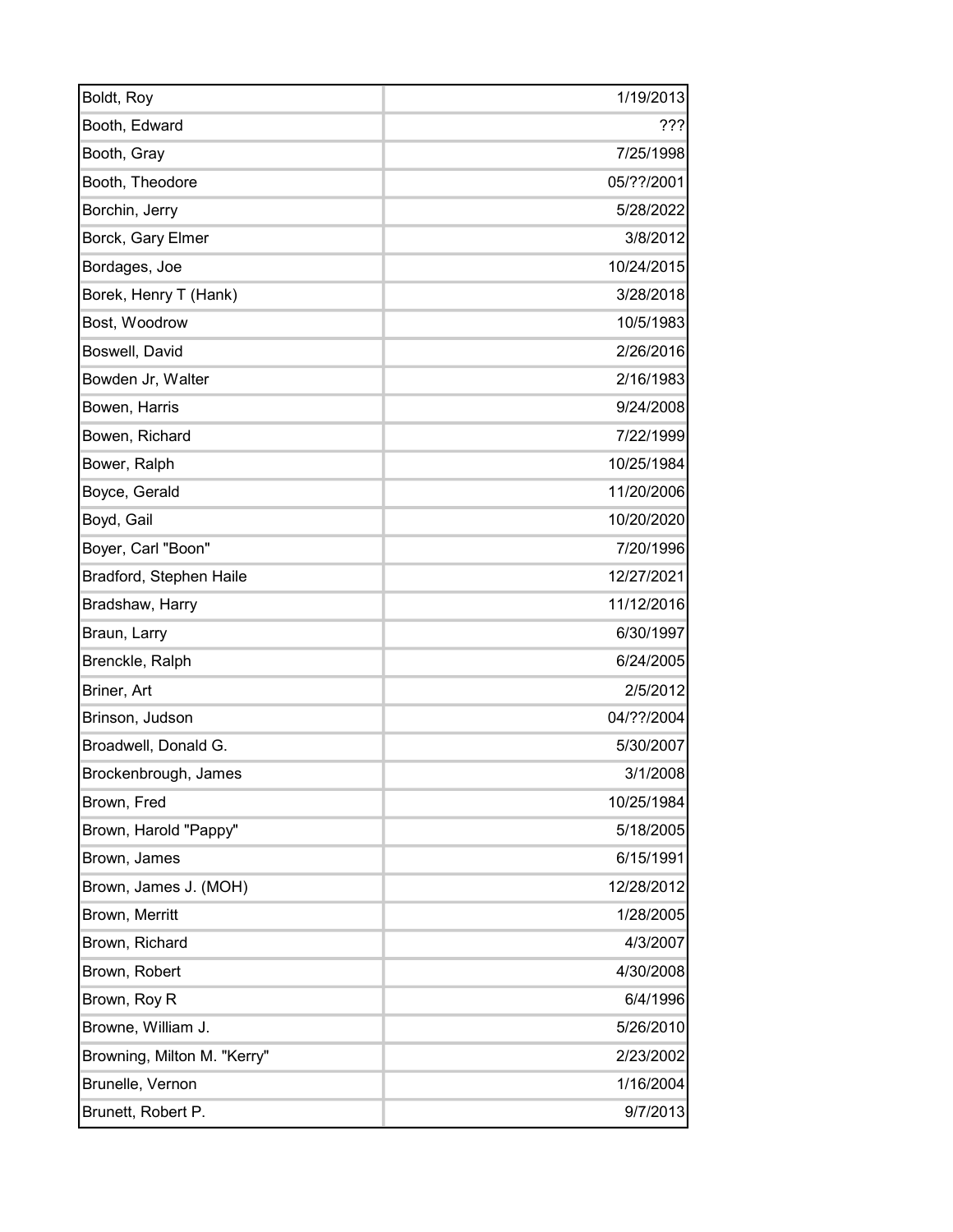| Brunson, Robert "Bob"     | 5/30/2005   |
|---------------------------|-------------|
| Bryant Jr, Clyde          | 03/??/2003  |
| Bryant, Tom               | 7777        |
| Bshero, Raymond           | 4/14/1985   |
| Buch, Alan "Denny"        | 12/29/2011  |
| Buchanan, Bob "Bucky"     | 9/15/2021   |
| Buck, Paul J              | 9/5/2021    |
| Buckner, Frank            | 6/24/2005   |
| Budlong, Burt B.          | 12/23/2010  |
| Buerger, Darryl L.        | 9/30/2015   |
| Bullerdick, Jimmie        | 7/15/1984   |
| <b>Bullock, Alpheus B</b> | 8/18/1999   |
| <b>Bullock, Charles</b>   | 6/23/1967   |
| Bunch Jr, C.L.            | 10/??/2000  |
| Bunch, Berry              | 6/26/2016   |
| Bunch, Clarence L         | 10/10/2000  |
| Burchardt, Robert         | 10/15/82016 |
| Burdick, Richard          | 04/??/2006  |
| Burke, Edward             | 9/10/2002   |
| Burkhart, Bill            | 5/11/1949   |
| Burnham, Ronald           | 3/31/2001   |
| Burns, Everett            | 11/14/1980  |
| Burns, Orval "Lee"        | 3/27/2012   |
| Burns, Robert             | 8/31/2008   |
| Burns, William "Keith"    | 1/30/2011   |
| Burr, Donald Dean         | 4/5/2022    |
| Bushing, John             | 8/11/2009   |
| Bussinger, Ron            | 4/18/2006   |
| Butler, Jack              | 02/??/2000  |
| Buzzy, George L.          | 9/1/2014    |
| Byerly, Ted               | 1/11/2000   |
| Cady, Mark                | 7/8/1979    |
| Caine, Don                | 7/11/1990   |
| Calvert, Byron Merrill    | 1/12/2016   |
| Campbell, Robert          | 5/7/1976    |
| Caputo, Paul              | 01/??/1997  |
| Carite, Carl Jr.          | 11/25/2016  |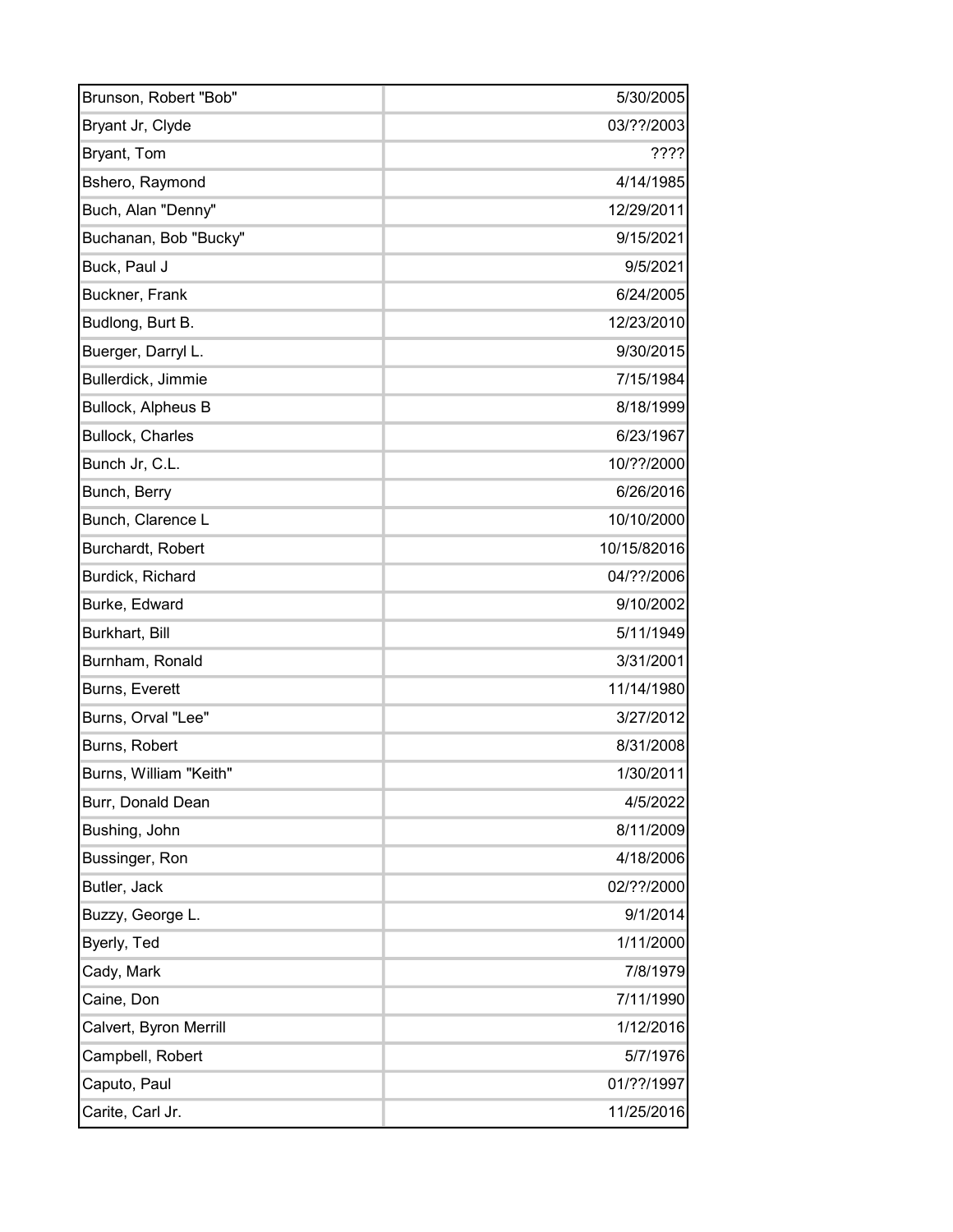| Carter, Harold            | 9/5/1951   |
|---------------------------|------------|
| Carter, R.B.              | 08/??/2003 |
| Cartwright, Bill          | 6/28/2012  |
| Cash, Billy Norman        | 5/1/2012   |
| Cason, Billy A.           | 12/29/2010 |
| Chadwick, Wendell         | 7/21/1984  |
| Chop, Raymond             | 12/5/2004  |
| Ciancetta, Nino           | 4/29/2006  |
| Clasby, John J.           | 9/16/2013  |
| Cleary, Charles           | 8/2/1990   |
| Clement, Edgar            | 10/26/1984 |
| Click, Daryl R.           | 3/20/2011  |
| Cobb, Stephen             | 09/??/2003 |
| Cobert, Harlan            | 2/13/2012  |
| Cocke, Julian M.          | 2/15/2008  |
| Colbath, Carl             | 5/26/2007  |
| Cole, Ronald W.           | 7/29/2014  |
| Coleman, Kenneth          | 12/8/2007  |
| Colescott, John           | 5/29/2000  |
| Colgan, Edward Joseph Jr. | 8/11/2021  |
| Colliander, Ralph         | 8/12/2007  |
| Comer, Edward             | 03/??/2006 |
| Conary, Victor W          | 9/10/2000  |
| Coney, Don                | 04/??/2007 |
| Connolly, Patrick Joseph  | 3/24/2021  |
| Conrad, Tom               | 7/19/1967  |
| Constans, John Northrop   | 7/4/2013   |
| Converse, Robert          | 4/14/2013  |
| Conway, Gene              | 2/4/2021   |
| Cook, Roger K.            | 1/20/2003  |
| Cooney, Tom               | 7/4/1989   |
| Coons, Robert Douglas     | 3/5/2022   |
| Copeland, Charles         | 3/23/1997  |
| Cornman, A. Wes           | 05/??/2009 |
| Cosper, Jack Rion         | 8/9/2010   |
| Cost, Bob                 | 8/10/2014  |
| Cotting, Cliff            | 10/9/1999  |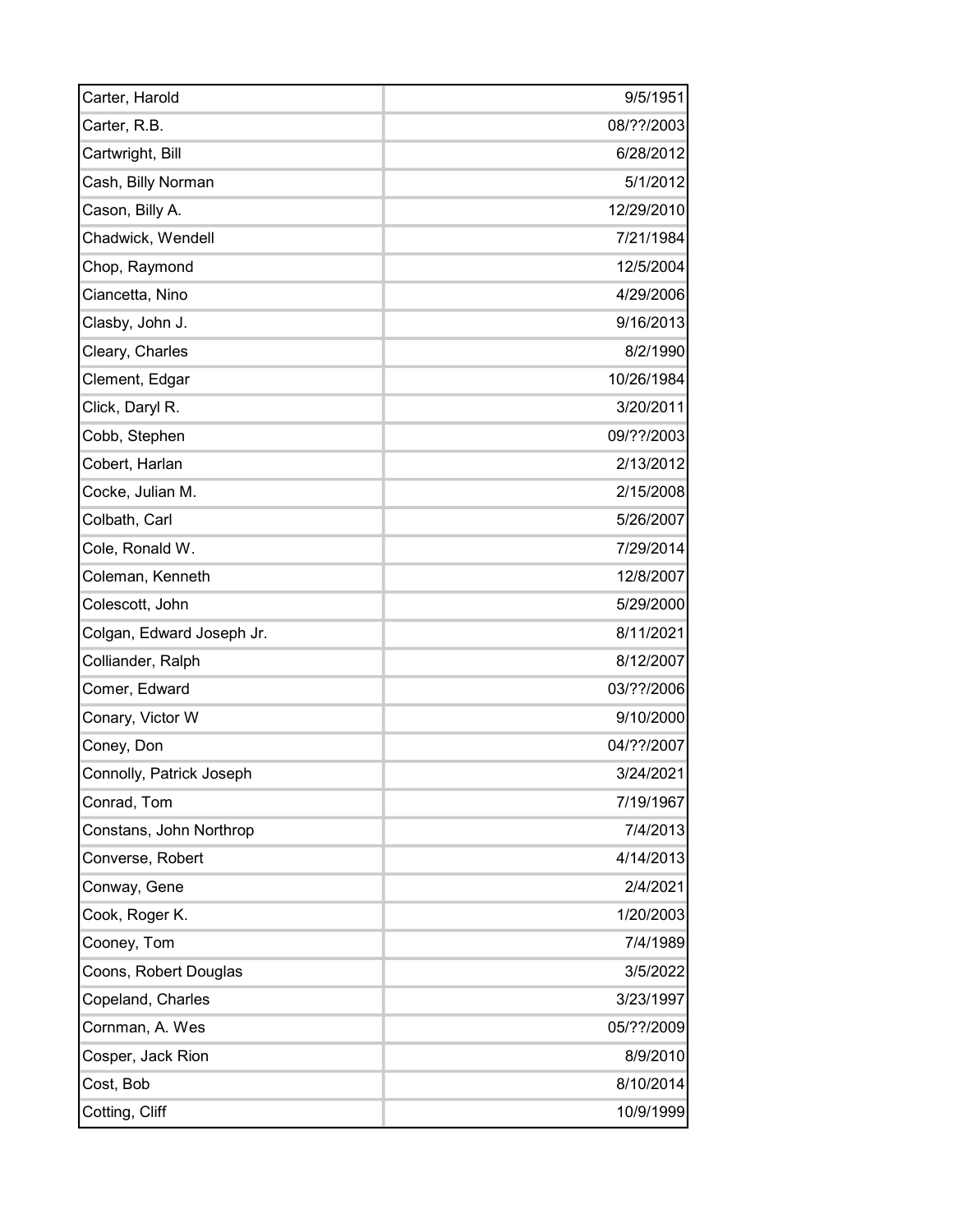| Cottrell, Leland E        | 4/12/2000  |
|---------------------------|------------|
| Counts, Edward "Buddy"    | 4/14/2011  |
| Courten, Robert           | 10/16/2003 |
| Courtney, Bob "Muldoon"   | 7/13/1979  |
| Covert, Jim               | 5/27/2001  |
| Cox, J.L.                 | 8/27/2001  |
| Cox, William J            | 3/30/2005  |
| Cox, William W            | 6/30/1987  |
| Craig, James              | 6/21/2007  |
| Craig, Jesse Hunter       | 10/10/2009 |
| Cranford, Larry           | 10/25/2013 |
| Crawford, David "Dave"    | 8/31/2002  |
| Crawford, Gustav          | 8/25/1996  |
| Crawford, Jim             | 10/25/1971 |
| Crawford, William Douglas | 8/6/2021   |
| Criddle, George T.        | 1/6/2008   |
| Crisler, Albert           | 5/4/1992   |
| Croco, Charles            | 11/18/2019 |
| Crouch, David B.          | 11/25/2019 |
| Crouch, John              | 6/10/1990  |
| Crouse, John W "Jack"     | 7/22/2020  |
| Crow, Russ                | ????       |
| Crumblish, John           | 6/8/1975   |
| Crump, George M           | 2/2/2018   |
| Cunningham, Richard       | 1/8/1987   |
| Cunningham, Robert        | 1/3/2006   |
| Cunningham, Ron           | 4/10/1999  |
| Curtis, Ralph             | 5/23/2005  |
| Curtis, Richard L.        | 7/1/2007   |
| Daczkowski, Thomas        | 2/10/1991  |
| Dahme, Hank               | 1/29/2001  |
| Dailey, Gilbert           | 6/25/2000  |
| Dailey, Thomas            | 5/23/1979  |
| Dalton, Willliam          | 5/19/2016  |
| Dalton. Leo F.            | 5/2/2012   |
| Daly, Michael E           | 2/1/2009   |
| Daly, Thomas S F/O        | 02/??/2009 |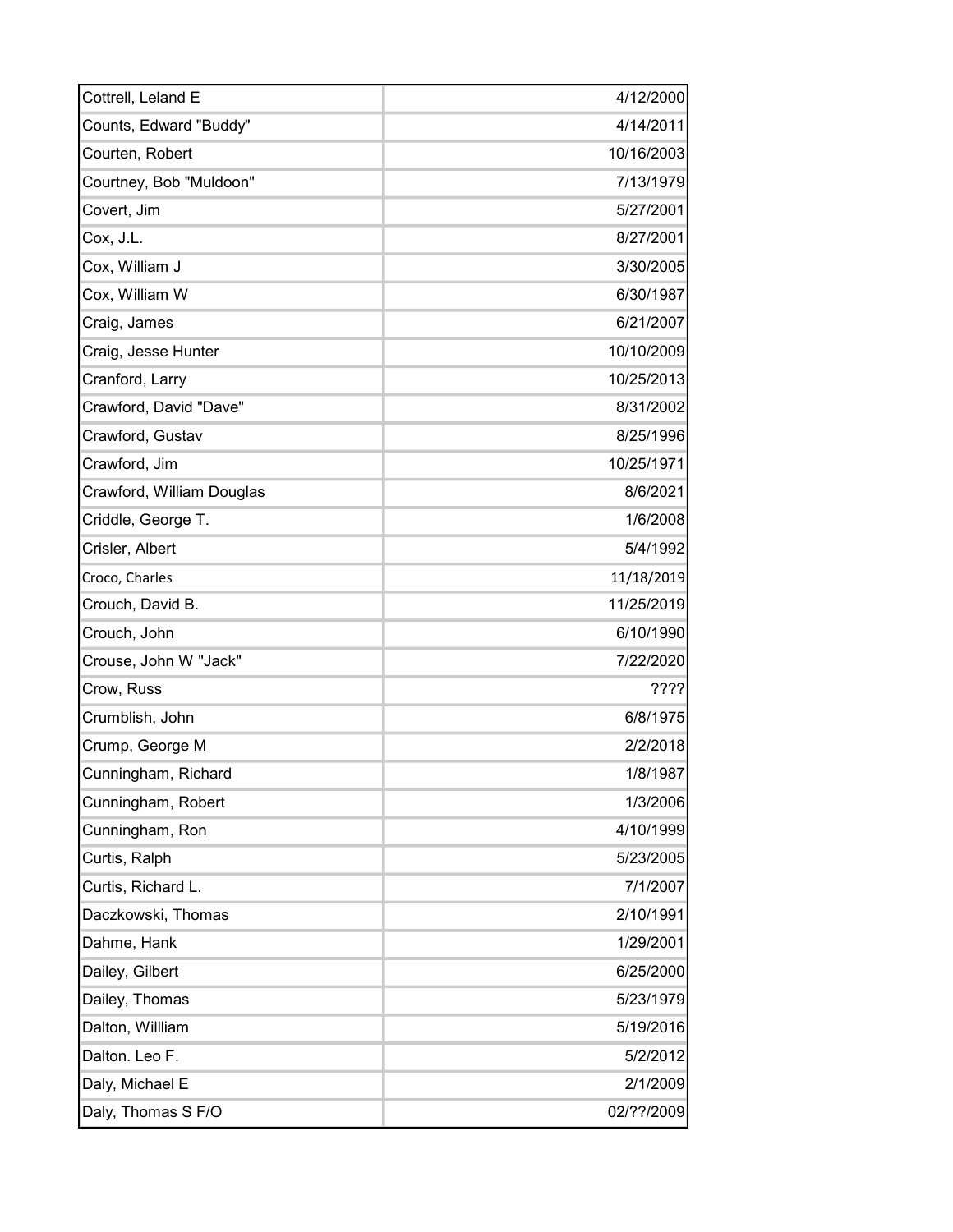| Danis, Robert              | 5/27/2009  |
|----------------------------|------------|
| Dark, Ernest C             | 9/19/1999  |
| Dasher, Al                 | 9/26/2014  |
| Davenport, Donald          | 3/9/1993   |
| Davis Jr, James            | 01/??/2003 |
| Davis, Donald              | 9/10/2010  |
| Davis, Edward Allen        | 9/25/2012  |
| Davis, James               | 7/29/2010  |
| Davis, James C             | 8/2/2010   |
| Davis, Jim Patterson       | 10/10/2016 |
| Davis, Nelson              | 2/24/1997  |
| Davis, Thomas Gaston       | 6/1/2013   |
| Davis, Thomas H (Honorary) | 4/22/1999  |
| DeArmond, Lee              | 5/30/2010  |
| DeLaFosse, John            | 12/13/2011 |
| Delaney, John              | 6/27/2003  |
| DeLaurentis, Mariano       | 10/25/1991 |
| DeLine, C. Les             | 06/??/2008 |
| DeMola, Lou                | 1/5/2002   |
| Dennis, Richard            | 7/2/1963   |
| Denton, Thomas             | 9/24/2008  |
| Devane III, William        | 05/??/2005 |
| Dey, Robert                | 2/7/2022   |
| Dibello, Andrew            | 11/12/1995 |
| Dickens, Charles           | 3/12/1995  |
| Dickens, Charles G         | 3/12/1979  |
| Dickinson, Terryl L.       | 9/7/2016   |
| Diffee, Robert A. "Bob"    | 3/14/2001  |
| Dobbins, Harold            | 9/12/1999  |
| Dobson, Larry S.           | 4/22/2011  |
| Dolan, Donald              | 04/??/2002 |
| Dolmovich, Norman          | 6/16/2007  |
| Donnelly, Joe              | 9/17/1966  |
| Donovan, Gerald "Rod"      | 10/23/2018 |
| Dosch, Charles Kenneth     | 12/5/2009  |
| Dotterweich, Christopher   | 1/17/1992  |
| Doub, Ward Davis           | 3/7/2007   |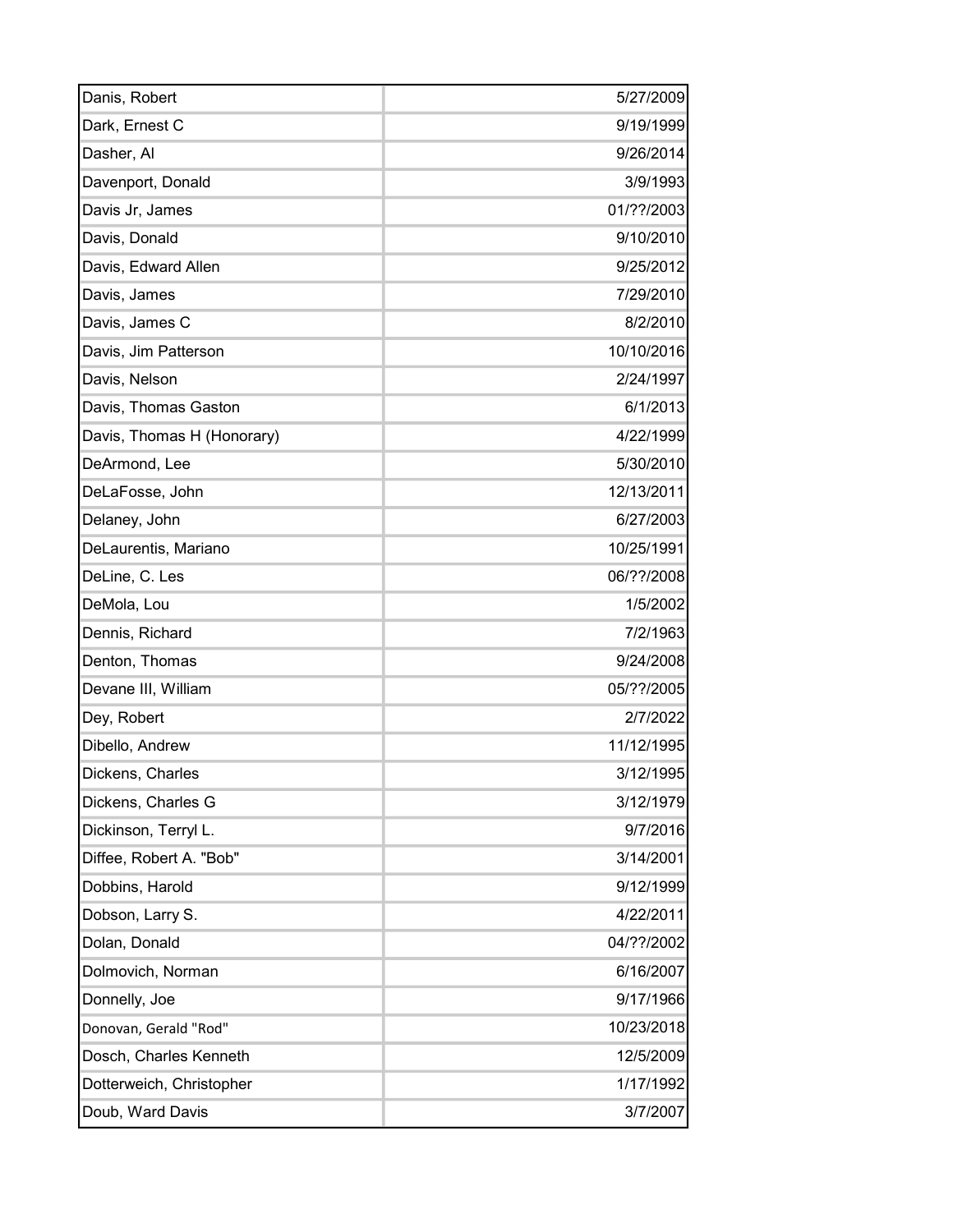| Douthitt, Don              | 12/23/1997 |
|----------------------------|------------|
|                            | 6/11/2001  |
| Downey Jr, Walter L.       | 6/25/1985  |
| Downing, Bobby Gene        |            |
| Downing, Donald            | 8/30/2004  |
| Downing, Glenn             | ???????    |
| Downs, William             | 05/??/2005 |
| Dryar, Robert              | 8/27/1994  |
| Dubinsky, Donald           | 11/??/2002 |
| Dudley Jr, Larry           | 11/8/2007  |
| Dudley, Herb               | 8/28/2019  |
| Dugan, John                | 1/4/1982   |
| Duney, Richard             | 2/26/1991  |
| Dunn Jr, Jimmy             | 11/6/2006  |
| Dunne, Hop Hee (Honorary)  | 5/14/1994  |
| Durbin, William H.         | 5/23/2013  |
| Dzierga, Matthew           | 7/11/1994  |
| Eardley, Steve             | 11/1/2003  |
| Earnest, Richard           | 4/9/2003   |
| Eastridge, David           | 6/7/1971   |
| Eaves, Gerhard (Gary)      | 1/29/2000  |
| Eddy, Paul                 | 8/10/2015  |
| Edwards, Lawrence S.       | 8/9/2006   |
| Edwards, Ray E             | 8/9/2003   |
| Eich, Allan                | 10/17/2005 |
| Eisler, Irvin              | 3/6/2006   |
| Eisler, RV                 | 1/4/2006   |
| Elder, Raymond             | 7777       |
| Elliott, William           | 4/10/2007  |
| Elliott, William E. "Bill" | 10/?/2012  |
| Ellis, Norman              | 11/8/1981  |
| Ellis, Steve B.            | 1/29/2004  |
| Elrod, James               | 9/9/1969   |
| Elwell, Chester            | 3/24/2008  |
| Emanuelson, Raymond A.     | 11/5/2010  |
| Emmett III, Charles        | 9/8/1994   |
| Ennis, Charles             | 5/16/1980  |
| Enos, Richard              | 6/30/2014  |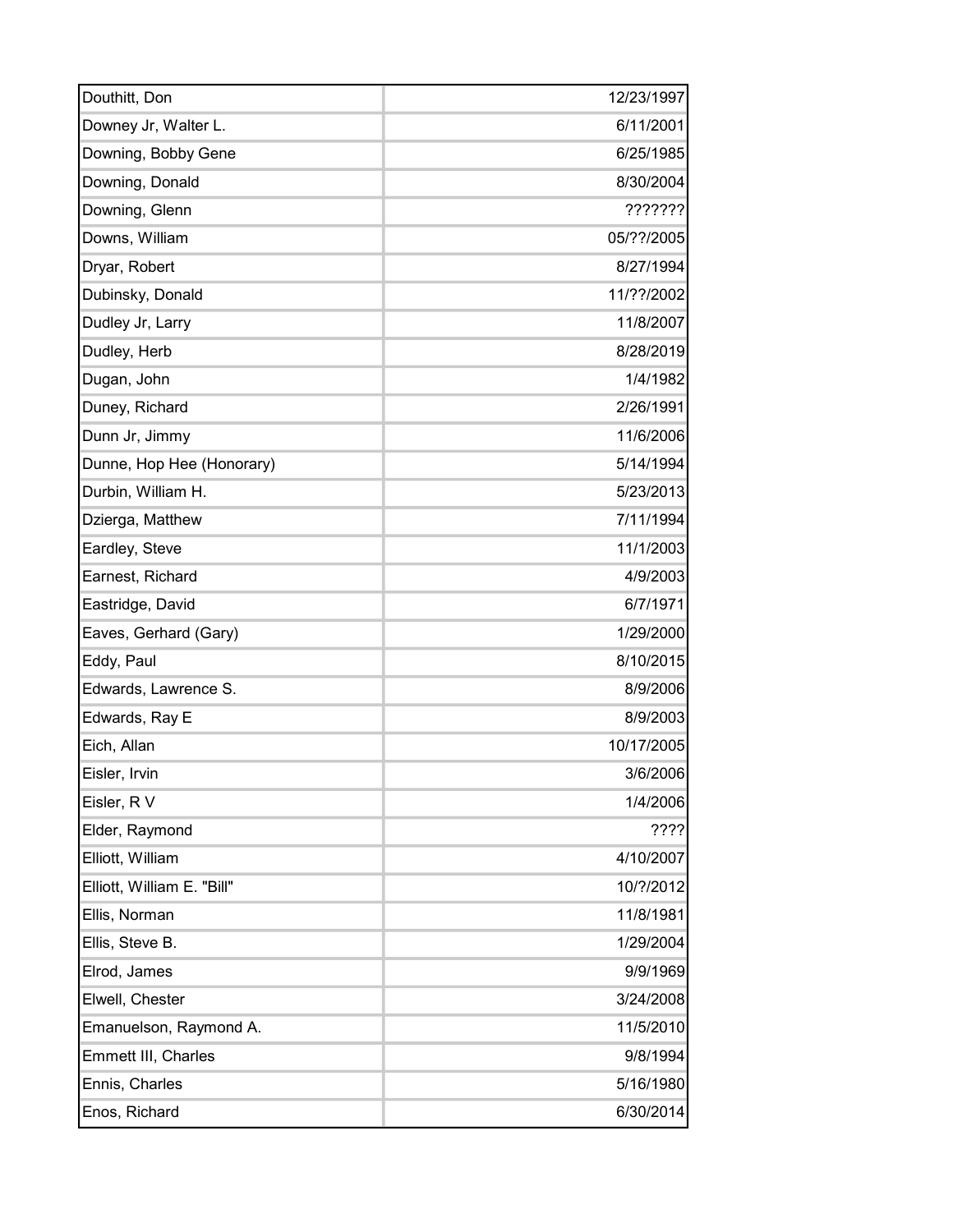| Evans, John              | 1/13/2003  |
|--------------------------|------------|
| Evans, Robert            | 7/30/2000  |
| Evans, Stephen C         | 8/27/2018  |
| Faber, James             | 3/21/2000  |
| Fagan, Dick              | 10/10/2017 |
| Fairbank, Barney         | 3/12/2010  |
| Falk, John               | 09/??/2003 |
| Falkenmayer, Charles     | 8/21/1999  |
| Fanaza, Ed               | 1/14/1999  |
| Ferguson, James          | 5/3/1973   |
| Ferguson, Robert         | 6/6/2014   |
| Fesmire, Jerry           | 6/5/2011   |
| Fey, William             | 11/6/2005  |
| Fickes, Stanley Gibson   | 12/24/2021 |
| Fickling, Joseph         | 11/3/2000  |
| Fields, Beau             | 9/14/2000  |
| Fiester, Charles         | 9/6/1976   |
| Figuly, Robert           | 3/18/2010  |
| Finein, William          | 5/7/1993   |
| Finnerty, Paul           | 2/3/2009   |
| Finney, Bill             | 7777       |
| Fisher, Sam              | 9/5/2010   |
| Fisherkeller, Carl       | 12/28/2017 |
| Fitzgerald, John         | 6/26/2000  |
| Fitzgerald, Thomas       | 2/26/2007  |
| Fleishman, Mark          | 10/1/1991  |
| Fleming, Michael         | 10/11/2005 |
| Flenniken, Roger L       | 2/7/2021   |
| Flowers, Johnnie Raymond | 3/9/2016   |
| Foden, Jim               | 11/30/1970 |
| Fogarty, James W.        | 10/15/2011 |
| Foley, Donivan           | 10/8/1984  |
| Folk, Ron                | 6/23/2017  |
| Folting, John            | 10/?/2012  |
| Foltz, Herbert H.        | 7/15/2016  |
| Ford, Morris "Mo"        | 6/2/2010   |
| Foreman, Robert          | 2/14/2009  |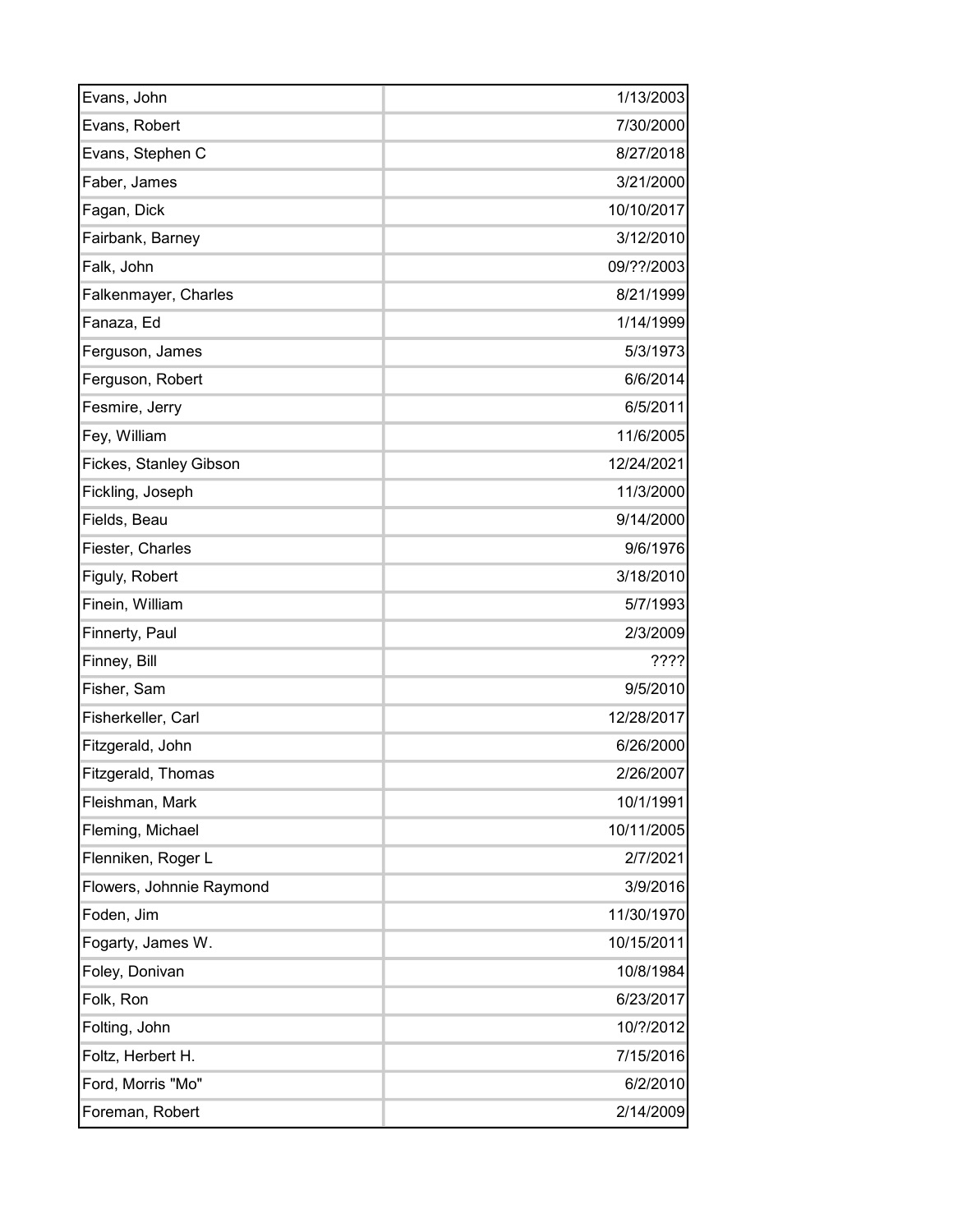| Forrester, Charles "Chuck" | 3/13/2021  |
|----------------------------|------------|
| Foster, Charles T.         | 3/4/2012   |
| Fowler, Bruce              | 6/20/1993  |
| Fox, Robert                | 4/7/2007   |
| Fox, Robert A.             | 6/23/2016  |
| Frank, R.                  | 07/??/1998 |
| Franklin, Thomas           | 08/??/2009 |
| Franzen, Edward            | 10/??/1994 |
| Freudigman, Robert         | 6/5/2017   |
| Friedlander, Bob           | 2/7/2016   |
| Friel, Dan                 | 9/5/2019   |
| Friesen, Leo Ronald        | 6/27/2008  |
| Fritz, Ralph S             | 9/9/2021   |
| Frutchey, Robert W.        | 3/14/2022  |
| Fugazzi, Charles           | 9/16/2016  |
| Gager, Oliver              | 5/14/2008  |
| Gaiser, Manfred John       | 7/28/1995  |
| Gaither, Lee M.            | 8/18/2002  |
| Galetti, Robert            | 1/23/2002  |
| Gallagher, Peter           | 5/19/2010  |
| Galle, Irving              | 1/31/1996  |
| Ganas, Chris               | 6/19/2001  |
| Ganas, Jr. Chris           | 4/3/2012   |
| Ganley Jr, John            | 05/??/1996 |
| Ganley, John               | 2/26/1977  |
| Gardner, Richard           | 12/24/1968 |
| Gardner, William           | 9/18/2007  |
| Garner, James Ray          | 9/23/2018  |
| Garrett, Alfred Joel       | 7/17/2012  |
| Garrett, Thomas L.         | 5/5/2014   |
| Garry, James Gerard        | 10/16/2021 |
| Garske, Emil "Bud"         | 6/24/2014  |
| Gebhardt, George           | 11/19/1993 |
| Genewicz, John             | 12/26/2001 |
| George, Charles            | 11/17/2000 |
| Germano, Peter             | 9/8/1994   |
| Gettman, Robert            | 3/4/2000   |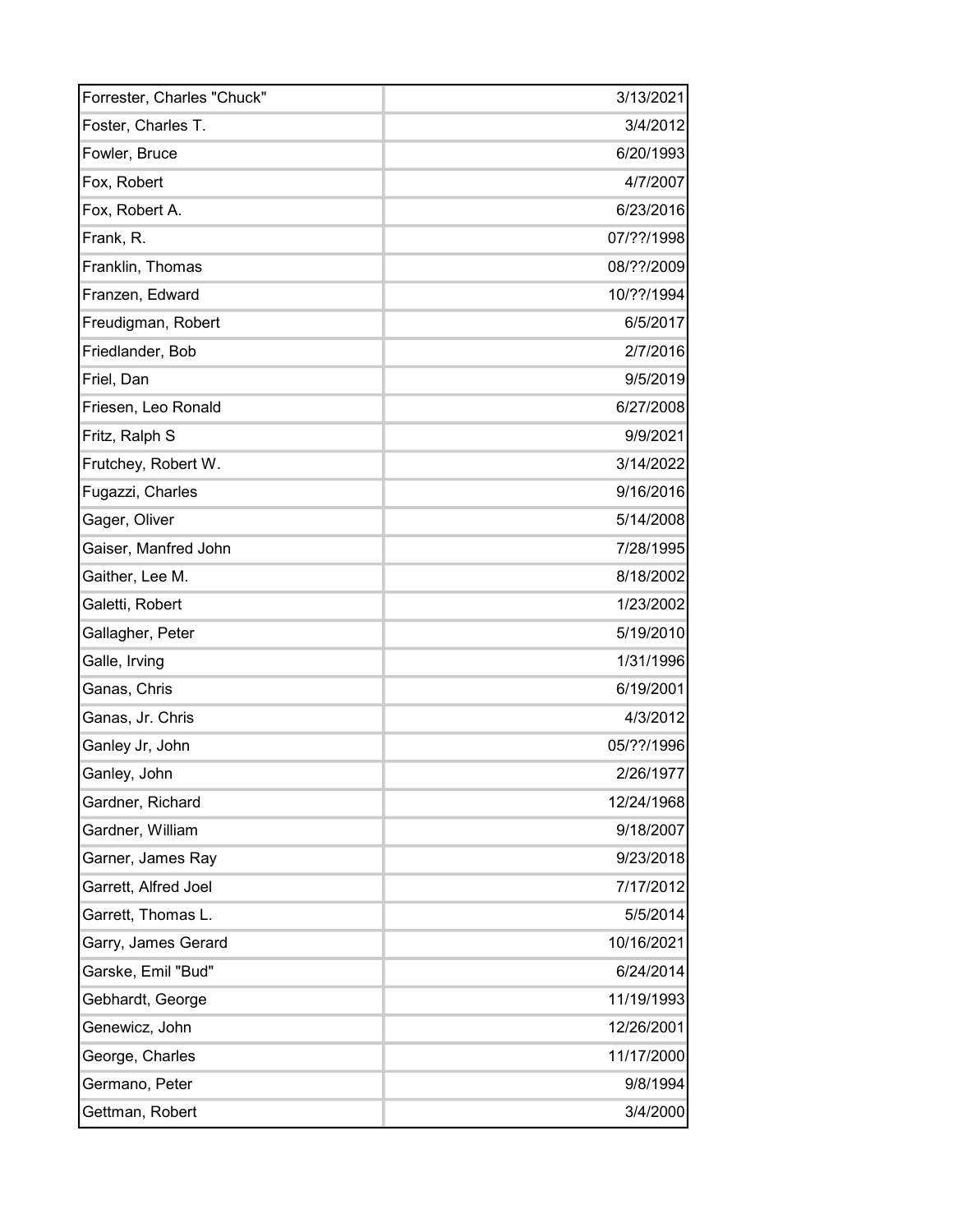| Gibbs, Eugene              | 7/10/1992  |
|----------------------------|------------|
| Gibbs, Sidney E.           | 10/1/2016  |
| Gibson, Joseph R. "Joe'    | 12/8/2011  |
| Gilad, Simon               | 11/15/1979 |
| Gilbert, Ivan              | 10/26/1990 |
| Gilbertson, Jack           | 07/??/2001 |
| Giles, Glen                | 5/6/2005   |
| Gilgannon, Bill            | ????       |
| Gililland, Lyndel M. "Gil" | 10/14/2006 |
| Gilley, Sanford P          | 2/1/2000   |
| Gilliland, Richard         | 04/??/2004 |
| Gingerich, Frank           | 9/7/1998   |
| Glazier, Jack H            | 8/15/2011  |
| Gnazzo, Richard            | 8/22/2003  |
| Godwin Jr, Samuel          | 10/??/1992 |
| Goettsche, Brent           | 10/3/1993  |
| Goff, Harvey               | 4/22/2005  |
| Goforth, Roscoe L.         | 9/27/2013  |
| Golden, James G. "Jim"     | 12/20/2016 |
| Goldsmith, Thomas          | 12/1/1959  |
| Goldstein, Bill            | 10/9/2013  |
| Gondek, Stephen            | 4/4/1981   |
| Goodrich, John             | 12/14/1989 |
| Goodson, Tommy M           | 1/21/1994  |
| Gordon, C. Darrell         | 9/17/2008  |
| Gorman, James              | 2/1/2008   |
| Gorman, Robert E.          | 5/10/2013  |
| Goslin, David              | 1/23/1984  |
| Gould, Hal                 | 8/8/2005   |
| Grass, Russell             | 7/7/2004   |
| Graziul, Stanley           | 3/22/2008  |
| Green, Vincent             | 8/15/1998  |
| Greenawalt, Kenneth        | 3/23/2001  |
| Greene, Jack W. "Jake"     | 10/7/2014  |
| Greenfield, Donald         | 1/8/2020   |
| Gregory, G. William        | 4/22/2013  |
| Gren, Fredrick             | 6/24/2005  |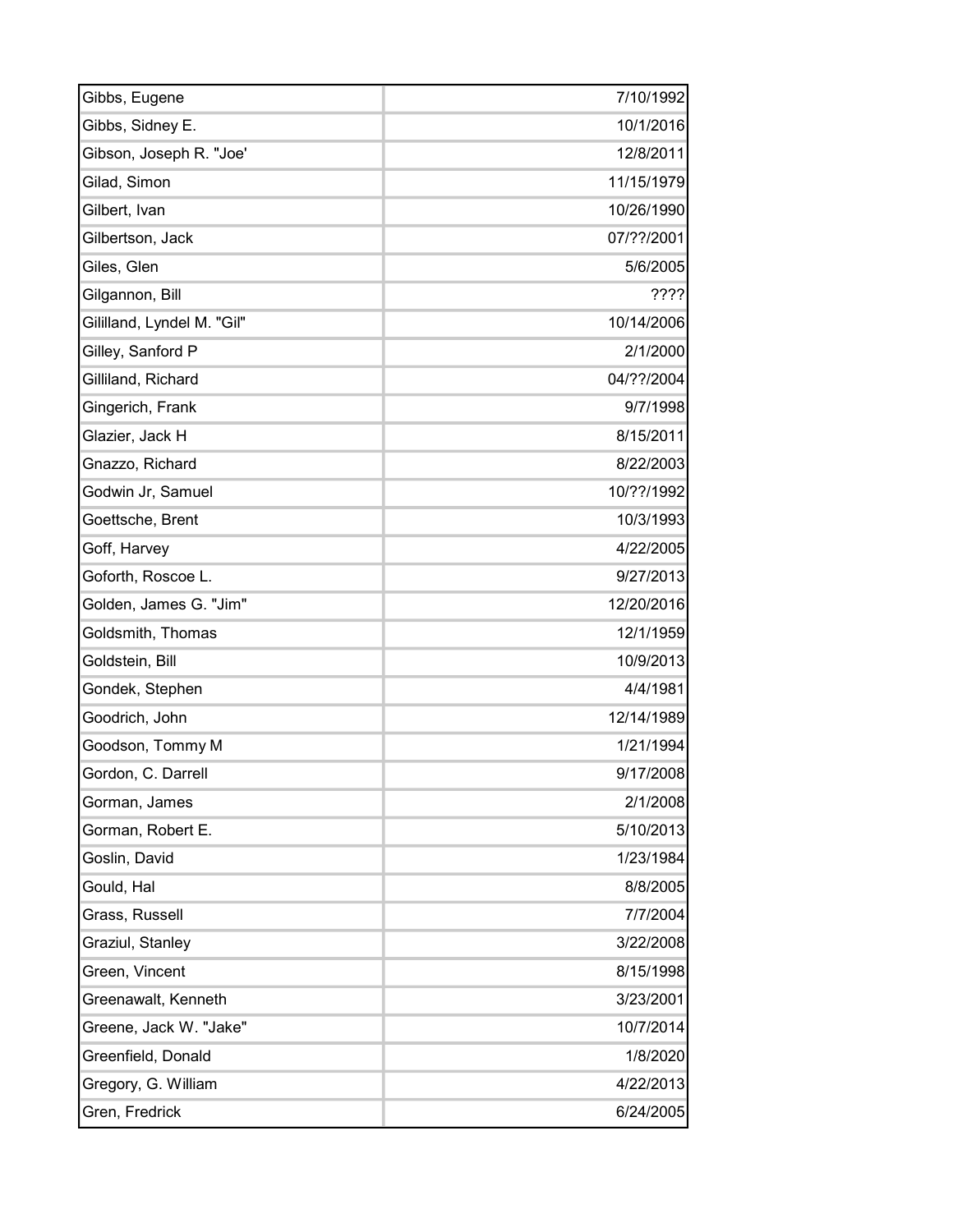| Gresham, Eldred "Woody"      | 12/1/2010  |
|------------------------------|------------|
| Grieco, Anthony              | 5/28/2019  |
| Gries, Russell               | 4/16/2019  |
| Grimes, Wayne H.             | 1/20/2016  |
| Groseclose Jr, Eugene        | 11/27/2006 |
| Grubb, Gary                  | 4/25/2015  |
| Grunzke, James               | 9/30/1989  |
| Guess, Wayne                 | 6/16/1980  |
| Guiney, William              | 8/2/1998   |
| Gustafson, Dale              | 6/26/2014  |
| Gutermuth, William           | 3/14/1993  |
| Gutierrez, Richy             | 4/??/2018  |
| Hackert, Donald Rae          | 4/1/2021   |
| Hagans, Randolph A "Redeye"  | 5/19/1968  |
| Hain, Vernon P.              | 12/1/2015  |
| Haines, Wayne                | 10/2/2007  |
| Halasy, Carl E               | 8/21/2018  |
| Hale, Steven                 | 9/16/1991  |
| Haley, Bascon L.             | 10/30/1959 |
| Hall, Everett                | 10/10/1993 |
| Hall, Keith "KC"             | 11/11/2013 |
| Hall, William                | 11/30/2004 |
| Halpin, Steven               | 11/29/2009 |
| Halsey O.E. "Bud",           | 10/8/2006  |
| Halverson, Lee B.            | 2/24/2013  |
| Hamby, Danny B.              | 6/10/2020  |
| Hamilton, James R "Duck"     | 9/30/2011  |
| Hamilton, Jim                | 6/6/2011   |
| Hamilton, Stephanie Boardman | 9/30/2011  |
| Hammarley, Robert            | 04/??/2005 |
| Hancock, Guy B               | 12/6/2009  |
| Hancock, Robert              | 11/1/2004  |
| Hanson, Jim                  | 11/7/2011  |
| Happel, James                | 4/1/1970   |
| Harkin, John                 | 12/10/2008 |
| Harman, John                 | 12/18/1995 |
| Harris, Barr                 | 05/??/1998 |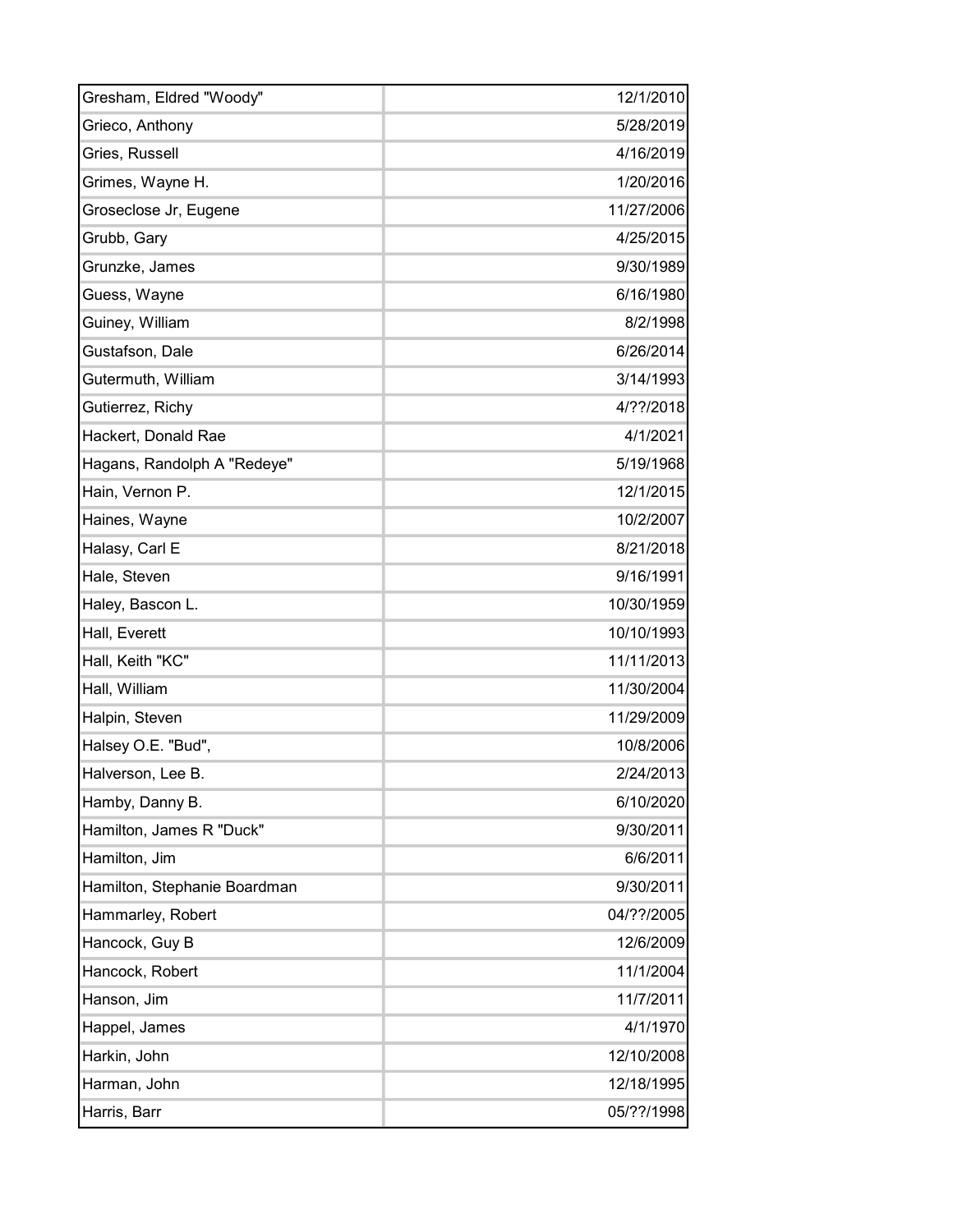| Harris, Richard          | 02/??/1997 |
|--------------------------|------------|
| Hart, Sherman            | 3/21/1999  |
| Hart, William S          | 3/21/1999  |
| Haskins, Dave            | 8/20/2015  |
| Haslam, Scot             | 8/8/1992   |
| Hass, Daniel             | 1/3/1978   |
| Hauger, Clyde            | 1/16/1957  |
| Haughey, Chuck           | 8/25/2012  |
| Hawkins, Harold          | 1/17/1970  |
| Hayes, Pete              | 5/29/1993  |
| Hayhurst, Robert S.      | 8/11/2014  |
| Head, Bobby              | 7/10/2013  |
| Heckendorn, Willliam     | 9/9/1969   |
| Heidelbauer, Bill        | 5/28/2005  |
| Heins, Walter            | 10/5/1967  |
| Heist, Don               | 12/20/1990 |
| Helsabeck, Chester "Joe" | 11/20/1966 |
| Hembel, Marvin B.        | 1/21/2002  |
| Henderson, Robert L.     | 8/17/2013  |
| Hendrix, Glenn           | 11/11/2009 |
| Henninges, Wayne J.      | 11/17/2002 |
| Hennings, Wayne          | 6/24/2005  |
| Henry, Larry             | 7/23/2001  |
| Henry, Mel               | 5/2/2009   |
| Henry, Richard           | 8/2/2000   |
| Herrick, John Albert     | 2/1/2022   |
| Hessell, John A.         | 12/8/2015  |
| Hicks Jr, Howard         | 3/19/2004  |
| Hicks, William           | 2/29/2000  |
| Higgs, Bill              | 6/13/2011  |
| High, Joseph H.          | 3/22/2008  |
| Hildebrand, John C. Jr.  | 11/30/2014 |
| Hillen, Dennis P.        | 11/26/2015 |
| Hitt, Ray                | 9/16/1990  |
| Hladon, John Robert "JR" | 12/7/2014  |
| Hobbs, Roy H.            | 7/30/2016  |
| Hodges, Cleon            | 11/??/2002 |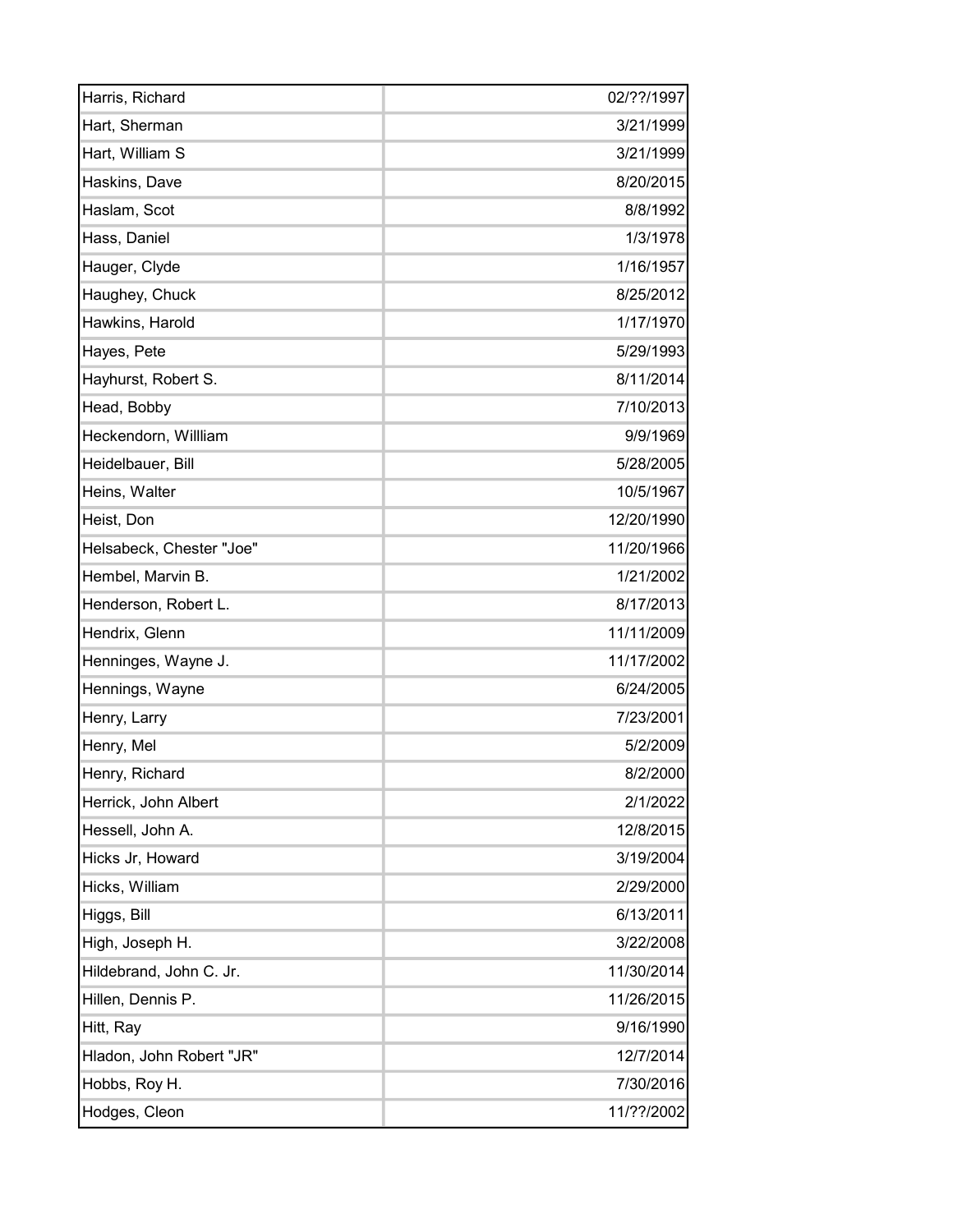| Hodgins, Elwin "Al"           | 2/2/2008    |
|-------------------------------|-------------|
| Hoffman, Charles H. "Charlie" | 5/11/2020   |
| Hoffman, Edwrad D. "Eddie"    | 10/28/2013  |
| Holland, Robert               | 10/20/2010  |
| Holloway, Robert              | 8/7/2004    |
| Holmes, Herbert               | 12/15/2009  |
| Holstrom, Al                  | ????        |
| Holt, Gary                    | 05/??/2008  |
| Holton, James W. "Mike"       | 8/11/2011   |
| Homa, John                    | 6/10/2008   |
| Horlander, Robert M.          | 7/7/2012    |
| Horn, John                    | 3/5/1967    |
| Horn, Ralph                   |             |
| Horn, Tom                     | 12/18/1999  |
| Horowitz, Harvey              | 7/??/2018   |
| Horrell Jr,, Harvell          | 10/21/2020  |
| Hourihan, Ray                 | 11/19/1969  |
| Howanski, Rich                | 9/23/1993   |
| Howard, William               | 1/18/2009   |
| Howell, Richard A.            | 12/4/2010   |
| Howell, Ronald                | $?$ /?/2020 |
| Howell, Thomas                | 12/18/2021  |
| Huber Jr, Edward              | 7/2/1994    |
| Hudock, Robert J.             | 9/28/2011   |
| Hughes, Chester A             | 6/9/2007    |
| Hullum, James                 | 3/23/1991   |
| Hunt, Robert                  | 11/15/1986  |
| Hunt, William John III        | 5/19/1990   |
| Hunter, Richard "Dick"        | 5/31/2005   |
| Hurst, William "Bill"         | 6/2/1980    |
| Hutcheson, HH                 | 12/24/1997  |
| Hyde, James                   | 5/6/2005    |
| Imrich, Steve                 | 10/30/1986  |
| Ingman, Arlen                 | 4/??/2020   |
| lorio Sr., Don                | 5/12/2022   |
| Ireland, Richard D.           | 8/17/2017   |
| Ivey, Curtis                  | 3/26/2000   |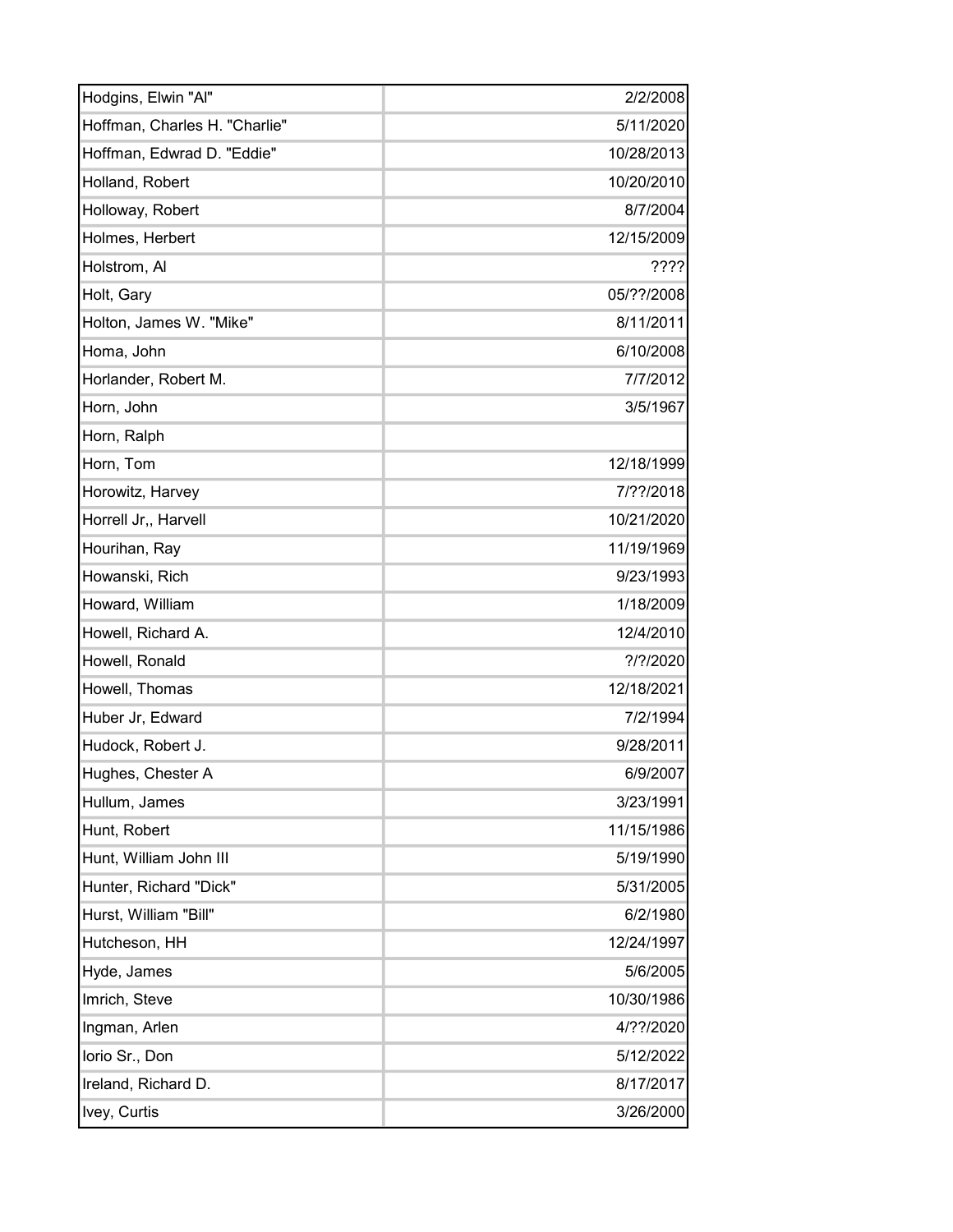| Jack, Karl                   | 1/30/1989  |
|------------------------------|------------|
| Jack, Tom                    | 10/8/2016  |
| Jahraus, Alfred              | 10/6/1984  |
| James, Ferrell A.            | 5/23/2016  |
| Jenkins, D.L.                | 4/?/2016   |
| Jenkins, Robert              | 3/1/2010   |
| Johnson Jr, James E.         | 3/3/2007   |
| Johnson, Doug                | 8/11/2007  |
| Johnson, Edmund              | 1/10/1987  |
| Johnson, Gene R              | 12/10/1998 |
| Johnson, J.                  | 3/9/1993   |
| Johnson, Paul                | 6/27/1994  |
| Johnson, Robert              | 6/22/1993  |
| Johnson, Wayne Coburn "Coby" | 9/20/2020  |
| Johnston, Walter Jay         | 11/17/2012 |
| Jones, Eddie                 | 10/17/2005 |
| Jones, Jack                  | 6/18/1999  |
| Jones, James (J.R.)          | 7/19/1992  |
| Jones, Johnny Dayton         | 3/19/2013  |
| Jones, Phillip               | 8/8/1995   |
| Jones, Walter Raleigh "Skip" | 9/16/2014  |
| Jordan, William T            | 6/7/2010   |
| Judson, Peter                | 6/13/2005  |
| Kartrude Jr, Gordon "Russ"   | 1/5/2009   |
| Kasin, Alan P.               | 8/22/2021  |
| Keel Jr, James W.            | 8/17/2002  |
| Kelley, David Byron          | 12/28/2019 |
| Kelley, Jesse                | 10/8/1983  |
| Kelly, Howard                | 12/3/1983  |
| Kenealey, Timothy            | 11/??/1998 |
| Kennedy, Benjamin P.         | 1/6/2008   |
| Kennedy, Jim                 | 9/20/2017  |
| Kernan, Charles              | 4/1/2009   |
| Kerns, Norman Sigel          | 4/15/2021  |
| Kertz, Edward                | 12/18/2006 |
| Kessell, Albert              | 7/?/2010   |
| Keys, Harold                 | 5/13/2005  |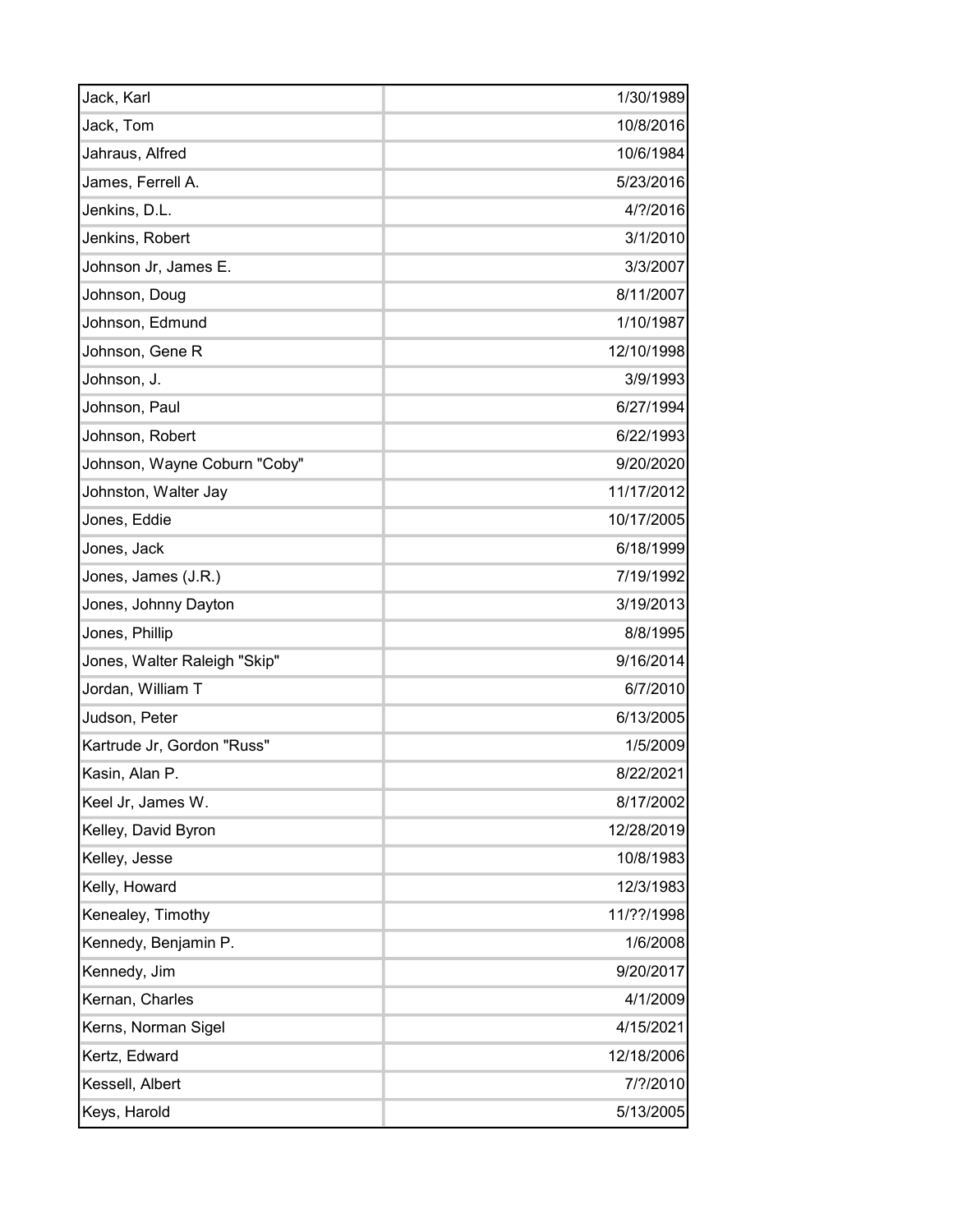| Kiewel, Frank W. "Bill"  | 11/29/2011 |
|--------------------------|------------|
| Kimmel, David            | 2/9/2004   |
| Kinach, Paul             | 6/1/2017   |
| Kinchloe, Tom            | 3/22/1989  |
| Kiracofe, John W.        | 7/6/2016   |
| Kirby, William           | 3/28/2002  |
| Kirk, Andrew             | 10/21/1982 |
| Klatt, Elmer             | 12/3/1979  |
| Klein, Dave              | 7/1/1985   |
| Klein, Peter             | 11/23/2007 |
| Kline, David             | 7/10/1999  |
| Kline, Lloyd             | 8/22/1994  |
| Kling, Shelton           | 9/7/2008   |
| Knapp, Robert (Piedmont) | 9/29/2012  |
| Knoerzer, William        | 10/??/1997 |
| Koenig, William          | 1/12/1988  |
| Koone, Clarence E.       | 8/12/2006  |
| Koop, Zander             | 9/22/2014  |
| Koop, Zander             | 9/22/2014  |
| Kortum, Rick             | 5/27/2004  |
| Kosakowski, Louis        | 5/5/1996   |
| Kottraba, Dale           | 6/19/2007  |
| Kozak, Fred              | 3/3/2000   |
| Krafft, Donald C.        | 3/19/2016  |
| Kraus, Gerard            | 04/??/1998 |
| Krause, Ronald           | 11/1/2008  |
| Krauth, Carl             | 9/1/1991   |
| Krupp, Don               | 3/28/1990  |
| Kuehn, John              | 5/30/2008  |
| Kuehnle, Robert          | 12/13/2020 |
| Kuhlber, Warren E.       | 4/30/2014  |
| Kuhlman, Lester John     | 1/24/2017  |
| Kurzenski, Frank         | 3/5/1991   |
| Kutina, Douglas          | 09/??/2002 |
| Kyle Sr, Alvin Thomas    | 1/2/2006   |
| L'Heureux, Warren        | 2/15/2008  |
| LaBelle, David K.        | 5/11/2013  |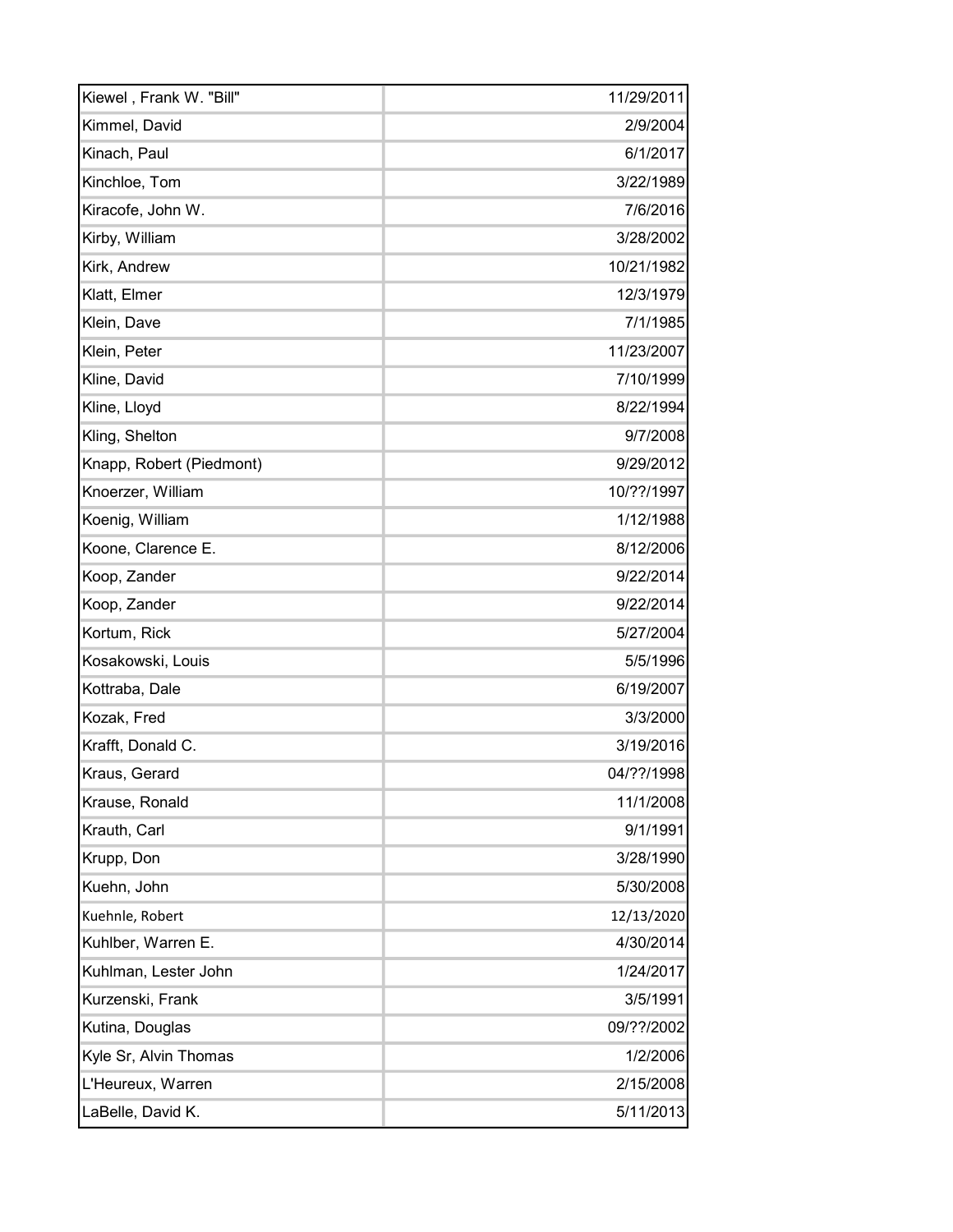| Laczko, David              | 6/30/2017  |
|----------------------------|------------|
| Lafollette, Lawrence "Sam" | 1/27/1997  |
| Lambert, Donald            | 4/17/2008  |
| Lampe, Douglas             | 8/30/2010  |
| Landrum, Edward B. "Ed"    | 9/4/2000   |
| Landsman, Howard           | 5/2/1971   |
| Lancaster, George W.       | 10/22/2021 |
| Lane, Charles P.           | 11/29/2010 |
| Lang, Clyde "Frank"        | 7/10/2010  |
| Lanzendorf, Neil           | 2/28/1994  |
| LaQuerre, Ed               | 2/19/2007  |
| Lauber, Allen J.           | 8/20/2014  |
| Lavrinc, George W          | 10/30/1959 |
| Lawrence, John             | 7/22/1981  |
| Lay, Dan                   | 3/7/2015   |
| Layne, William             | 5/11/2005  |
| Leadlay, Dan LeRay         | 11/7/2012  |
| Leazenby, Red              | 5/18/2019  |
| Leeman, Robert             | 1/31/2006  |
| Lees, William              | 12/6/1993  |
| Leger, Michael A           | 12/23/2009 |
| LeGrow, Herbert G. "Herb"  | 2/1/2016   |
| Leiske, Roy                | 06/??/1996 |
| LeMaster, Leonard          | 9/26/2020  |
| Leming, Dean               | 4/4/1997   |
| Lemley, Thomas             | 5/30/2010  |
| Lennon, Thomas             | 05/??/2004 |
| Leonard, David             | 1/4/2009   |
| Leonard, Raymond M. Jr.    | 10/9/2014  |
| Leppo, Paul                | 7/18/1965  |
| Lermer, Walt               | 10/24/2000 |
| Lesiak, Ronald             | 1/16/1969  |
| Lewellyn, Frank            | 9/5/1951   |
| Lewis, Don Raymond         | 5/26/1997  |
| Lewis, J.                  | 03/??/2000 |
| Lewis, Joseph              | 3/9/1983   |
| Lewis, Marvin D. "Marv"    | 11/14/2003 |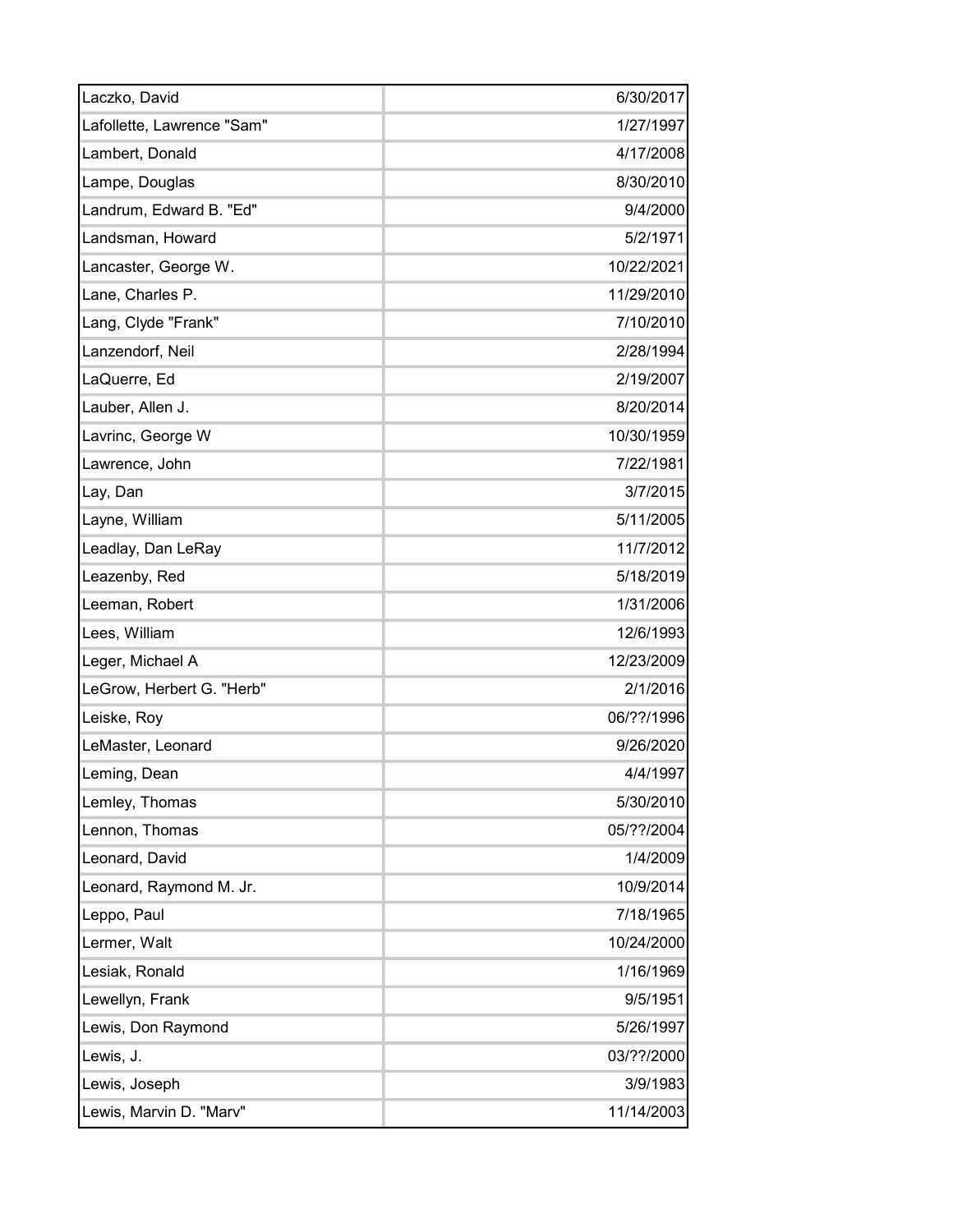| Libby, Richard              | 5/30/2022  |
|-----------------------------|------------|
| Liebel, Leo                 | 6/1/1990   |
| Lima, Frank                 | 8/15/1986  |
| Lindser Jr, Paul M          | 7/28/1997  |
| Lineback, Kenneth           | 3/18/2014  |
| Linner, Douglas             | 6/24/2005  |
| Lipton, Elliott             | 9/16/1975  |
| Litzenberger, William       | 9/12/2004  |
| Livingston, Hobart          | 2/2/2008   |
| Logan, Charles "Charlie"    | 7/28/2015  |
| Logan, John                 | 9/4/2017   |
| Lossing, Millard            | 1/5/1992   |
| Lowe, Rupert                | 5/21/2009  |
| Lowe, Von                   | 10/??/1997 |
| Lowery, Alvin               | 9/4/2013   |
| Loxtercamp, David E.        | 4/22/2011  |
| Lundy, Donald               | 03/??/2005 |
| Lunn, John                  | 3/5/2021   |
| Lux, Kevin                  | 9/17/2017  |
| Lyons, Dennis Reed          | 11/23/2009 |
| Lyons, Lloyd                | 1/10/2015  |
| Macallister, F/O Steve      | 01/??/2008 |
| MacDonald, Fred             | 5/13/1973  |
| Machnik, Steve              | 02/??/1996 |
| Macik, Richard              | 11/??/1998 |
| MacKay, Alan                | 12/27/1996 |
| MacKay, Alex                | 9/2/1986   |
| MacLaughlin, Robert "Bucky" | 2/26/2016  |
| Madden, Ray                 | 6/20/2010  |
| Mahoney, Richard Patrick    | 7/14/2020  |
| Majure III, Wallace         | 3/30/1986  |
| Malcomb, George             | 1/30/2011  |
| Malone, Daniel J.           | 7/17/2013  |
| Malott, C. Roy              | 4/11/2009  |
| Manderioli, Fred A.         | 3/5/2015   |
| Mann, Bob                   | 8/11/2017  |
| Manning, Leonard Reuben     | 9/3/2021   |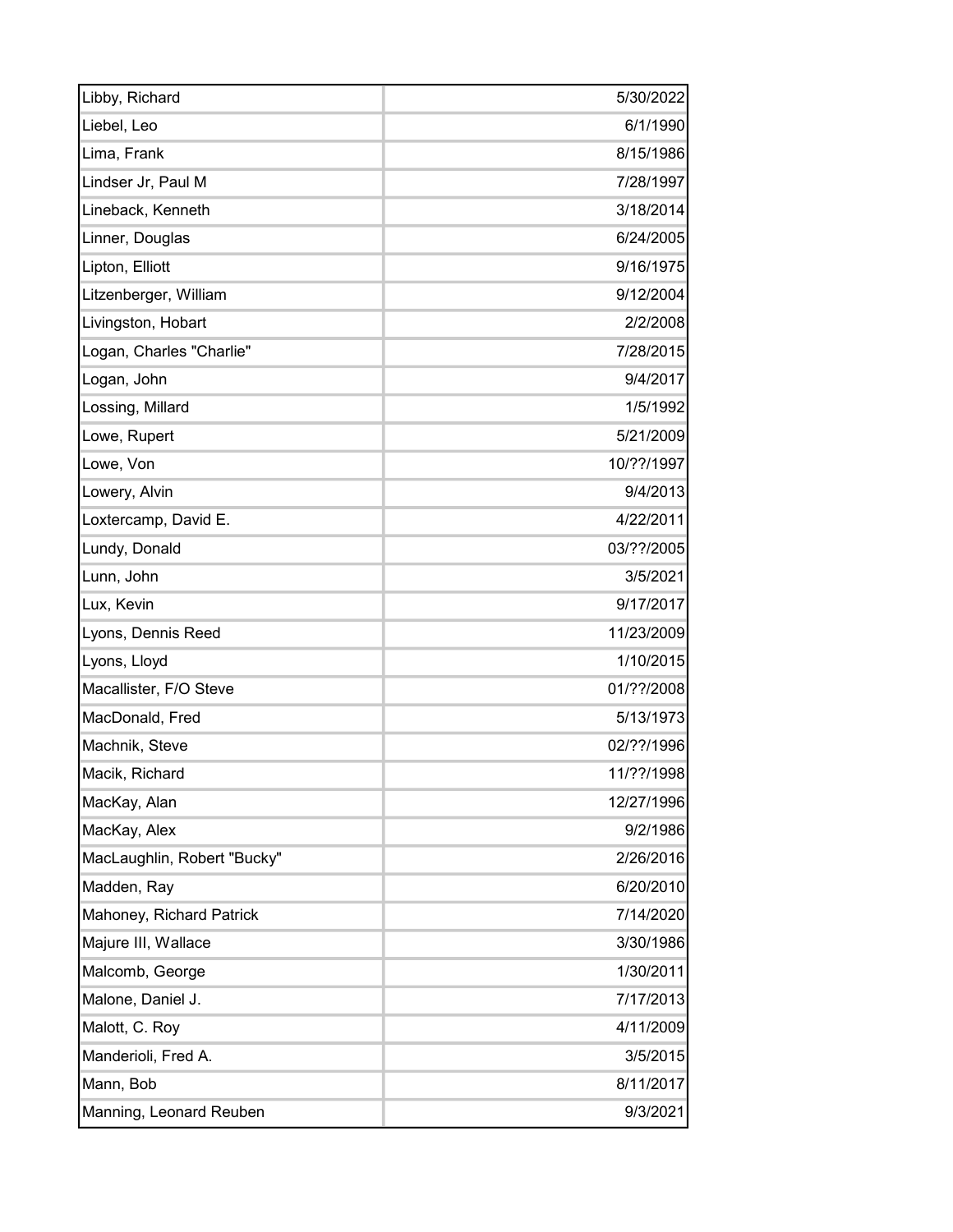| Manos, William         | 2/20/2009  |
|------------------------|------------|
| Marchenko, George      | 1/3/2018   |
| Marcy, Freeman         | 1/15/2004  |
| Marks, Ernest Leroy    | 6/10/2006  |
| Marschalk, Paul Moritz | 1/31/2013  |
| Marshall, H. Lee       | 1/13/2004  |
| Marshall, Mike         | 12/15/2013 |
| Martin Sr. William     | 3/16/2012  |
| Martin, Bobby L.       | 11/20/2012 |
| Martin, Carl L         | 11/22/1998 |
| Martin, Michael        | 3/30/1992  |
| Maselko, Ted           | 8/30/2010  |
| Mason, William         | 11/4/1996  |
| Mast, Emmett S.        | 7/23/2017  |
| Mathias, Joe           | 10/11/2011 |
| Matkins Jr., George    | 2/21/2015  |
| Matkins, George        | 2/21/2015  |
| Matthews, William      | 3/3/1972   |
| May, Robert            | 1/8/1988   |
| May, Sammuel C.        | 1/24/1986  |
| Mayer, Jack            | 5/23/2016  |
| McAdams, Robert        | 3/3/1972   |
| McAlee, Pat            | 11/4/2010  |
| McCann, James T        | 3/9/2001   |
| McCardell, Michael     | ????????   |
| McCarthy, John "Jack"  | 5/12/2022  |
| McCarthy, Sean         | 10/13/2016 |
| McClure, James         | 1/8/2005   |
| McCoy, Jim             | 9/29/2000  |
| McCrea, Hugh           | 1/6/1988   |
| McCulla, Robert "Bob"  | 11/25/2014 |
| McCusker, George       | 12/??/2000 |
| McCutcheon, Don        | 1/31/1998  |
| McDermott, Larry       | 11/21/1972 |
| McDonough, Thomas      | 9/28/1999  |
| McElhatton Sr, James   | 9/10/2005  |
| McElroy, Jerry L. Jr.  | 12/3/2011  |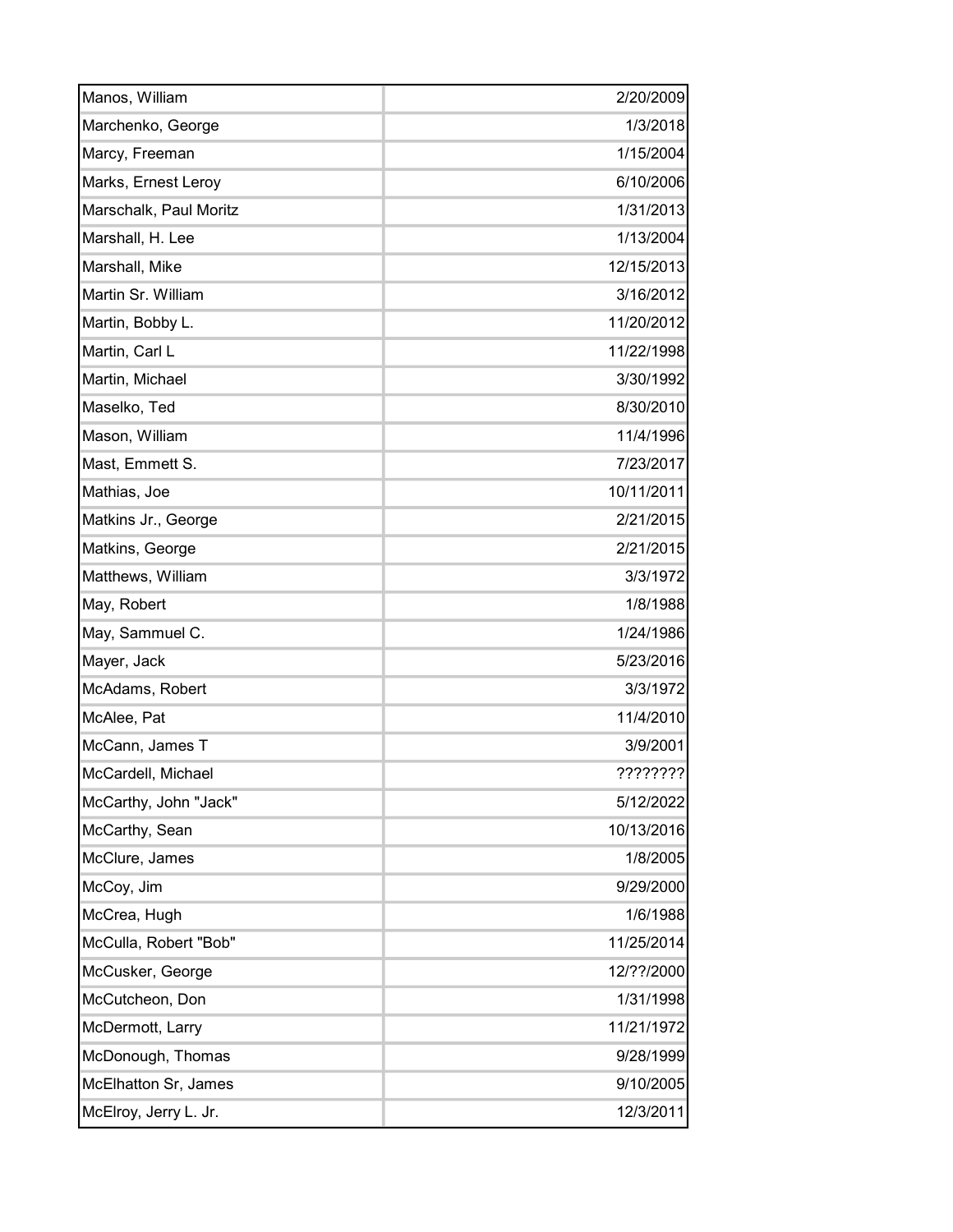| McGann, Robert (Mike)       | 10/13/1990 |
|-----------------------------|------------|
| McGinn, Dennis              | 8/30/1998  |
| McGlothlin, Joe Edward      | 1/20/2015  |
| McGregor, William E. "Bill" | 10/7/2014  |
| McGuiness, Harry            | 5/11/1972  |
| McGuire, Carol Ray          | 4/6/2009   |
| McInturff, Dave             | 10/31/1996 |
| McKee, James W. Jr.         | 7/18/2016  |
| McKeone, James              | 11/4/2006  |
| McKinney, James W.          | 1/15/2013  |
| McKissock, George           | 11/6/1963  |
| McLaughlin, Wendell "Skip"  | 3/8/2016   |
| McMillan, Edward L          | 4/24/1997  |
| McMillan, Robert G.         | 7/17/2005  |
| McNames, Lyle W. "Mac"      | 2/28/2014  |
| McRanie, Griff              | 1/9/2016   |
| Meacham, Charles            | 10/26/2007 |
| Meed, Henry B. "Hank"       | 7/16/2015  |
| Meehan, Thomas              | 7772       |
| Meighen, W. Bruce           | 7/19/1980  |
| Melita, Thomas              | 4/19/2009  |
| Melson, Allie G             | 5/20/1997  |
| Mendes, Emanuel             | 6/25/2009  |
| Merritt, Raymond P.         | 2/29/2012  |
| Messic, John F              | 8/10/1968  |
| Metzger, Ronald H           | 5/28/2019  |
| Meyer, Albert               | 1/3/1984   |
| Meyer, John                 | 12/??/1998 |
| Meyers, Bradford            | 12/??/1995 |
| Mifflin, Lee                | 5/14/2011  |
| Mikita, Thomas              | 7/20/2016  |
| Mikula, Richard             | 1/10/2002  |
| Milburn, Gerry              | 2/24/2019  |
| Miles, Charles              | 3/13/1973  |
| Miles, Kim                  | 03/??/2007 |
| Miles, Robert Earl          | 4/9/2012   |
| Miller, Albert              | 10/14/1993 |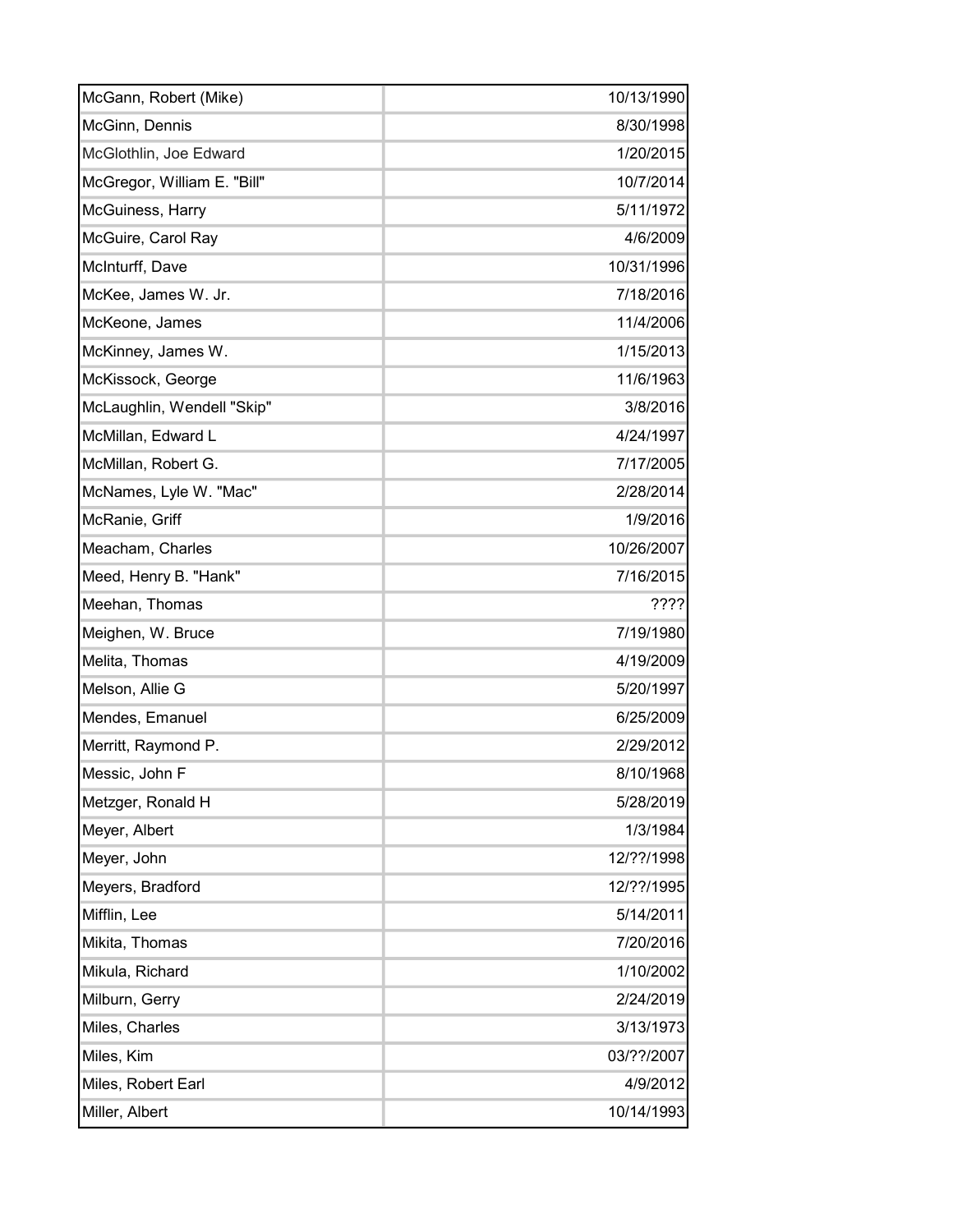| Miller, Bill              | 8/1/1988   |
|---------------------------|------------|
| Miller, Billy             | 12/7/1989  |
| Miller, Dave              | 9/16/2009  |
| Miller, Eric              | 10/??/2002 |
| Miller, Harold            | 6/19/1975  |
| Miller, Lowell            | 12/24/1968 |
| Miller, Robert J          | 2/17/1996  |
| Miller, Ronald Lee        | 8/20/2013  |
| Milligan, Gene            | 1/15/2007  |
| Milliman, James           | 3/24/2010  |
| Miner, Floyd              | 4/16/2008  |
| Minko, Michael            | 7/1/1996   |
| Mitchell Jr, Charles      | 12/12/2008 |
| Mizicko, William          | 9/25/2005  |
| Mobley, Robert H          | 12/22/2008 |
| Moe Sr, Byron             | 5/19/1995  |
| Moore, Jim Allen          | 12/2/2015  |
| Moore, Norman             | 9/20/1996  |
| Moran, Richard            | 9/13/2018  |
| Morris, Wiliam C.         | 11/3/2012  |
| Morrow, John              | 11/19/1969 |
| Mowbley, Robert           | 12/22/2008 |
| Mueller, Robert           | 10/21/2021 |
| Muia, Nicholas            | 12/20/1993 |
| Mull, Gary                | 12/24/1968 |
| Munn, Gerald L. "Jerry"   | 6/21/2012  |
| Munns Jr, Arthur          | 07/??/2008 |
| Mylet, Martin             | 5/5/2020   |
| Names, Grany              | 4/23/1990  |
| Nance, Robert             | 8/15/1987  |
| Nash, Henry Patteson      | 11/19/2021 |
| Nash, Randy               | 2/17/2015  |
| Nations, Kinard "Ken"     | 10/12/1996 |
| Navin, Francis            | 1/22/1977  |
| Neelley, Norman J. "Norm" | 4/11/1999  |
| Neff, John                | 7/2/1963   |
| Nelson, Jimmy             | 6/18/2017  |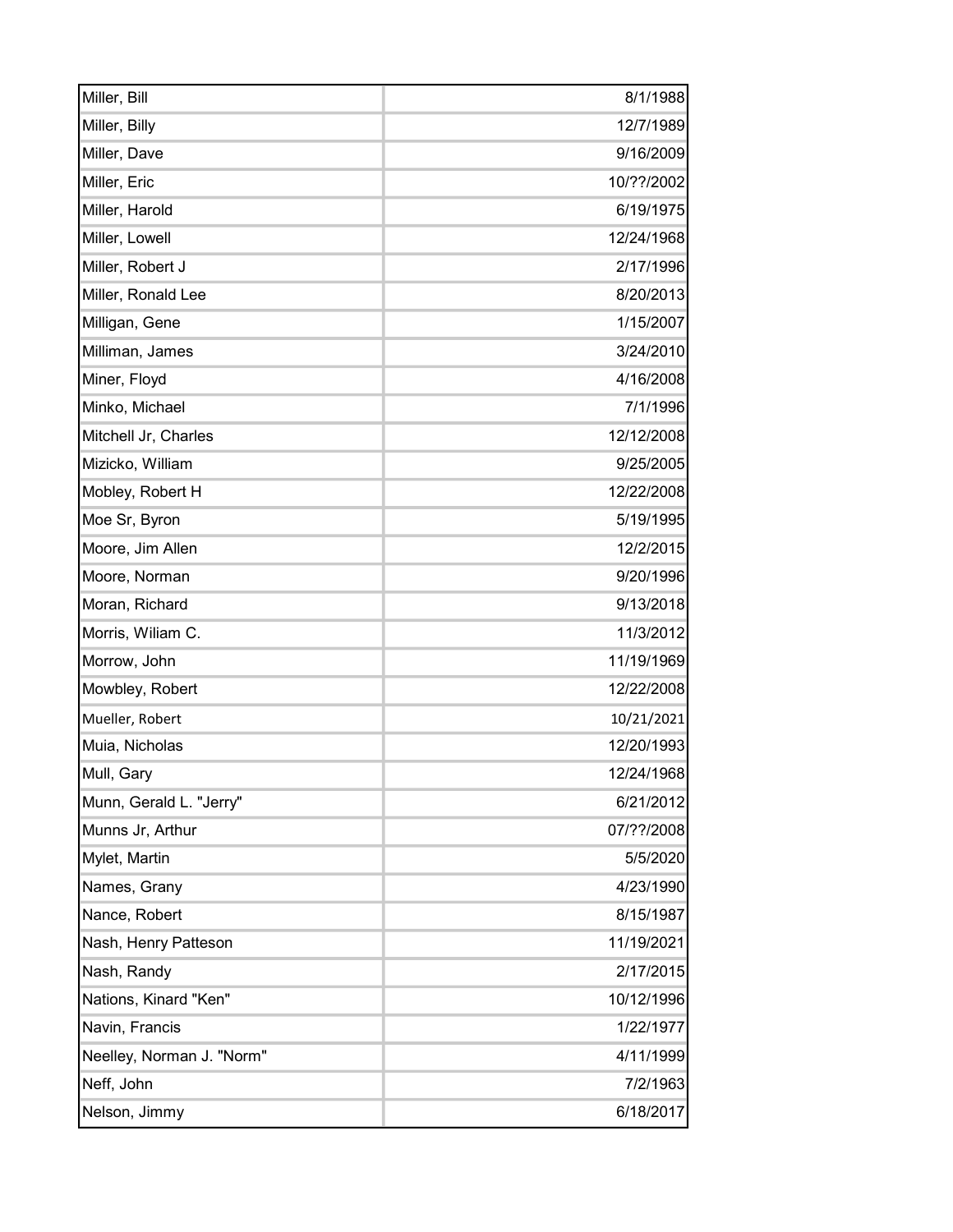| Nelson, Louis Robert, Sr.  | 6/13/2020  |
|----------------------------|------------|
| Nelson, Richard E. III     | 4/23/2022  |
| Nemecek, Robert            | 9/1/2006   |
| Nemeroff, John             | 10/25/1992 |
| Newman, Lyle E.            | 7/20/2012  |
| Newport, Jim               | 1/1/2010   |
| Newring, Curtis            | 12/29/2008 |
| Nichols, James Henry "Jim" | 12/30/2015 |
| Nichols, Novaro            | 12/?/2014  |
| Nicholson Sr, Frank C      | 2/24/2004  |
| Nickell, William D.        | 8/22/2013  |
| Nicol, William             | 3/22/1996  |
| Niebanck, Larry Carl       | 10/29/2020 |
| Nixon, Bill                | 11/26/2009 |
| Noah, Malcolm R            | 11/2/1997  |
| Noble, Joseph H.           | 11/23/2012 |
| Noblett, Richard Ashton    | 1/21/2021  |
| Noggle, William "Bill"     | 12/20/1974 |
| Norris, Bryce              | 12/19/2005 |
| Norris, Richard            | 10/4/2003  |
| Norton, Harold O.          | 5/26/2017  |
| Norwood, Paul              | 1/?/2013   |
| Notis, Thomas T.           | 1/21/2010  |
| O'Brien, Ed                | 10/31/2019 |
| O'Connell Sr, Thomas P.    | 1/11/2022  |
| O'Connor, Chuck            | 9/15/2010  |
| O'Flaherty, James          | 7/20/2001  |
| O'Howell, Don              | 9/8/2000   |
| O'Shea, William            | 12/6/2004  |
| Oates, Ralph               | 8/6/2017   |
| Odum, Dwight Lee           | 6/16/2008  |
| Odum, Jim                  | 12/8/2008  |
| Ogden, Curtis              | 1/9/2009   |
| Oglesby, John "Eric"       | 9/21/2016  |
| Ohayon, Herb               | 6/29/1994  |
| Oldham, George             | 10/7/2000  |
| Olsen, Arthur K "Oley"     | 7/28/2013  |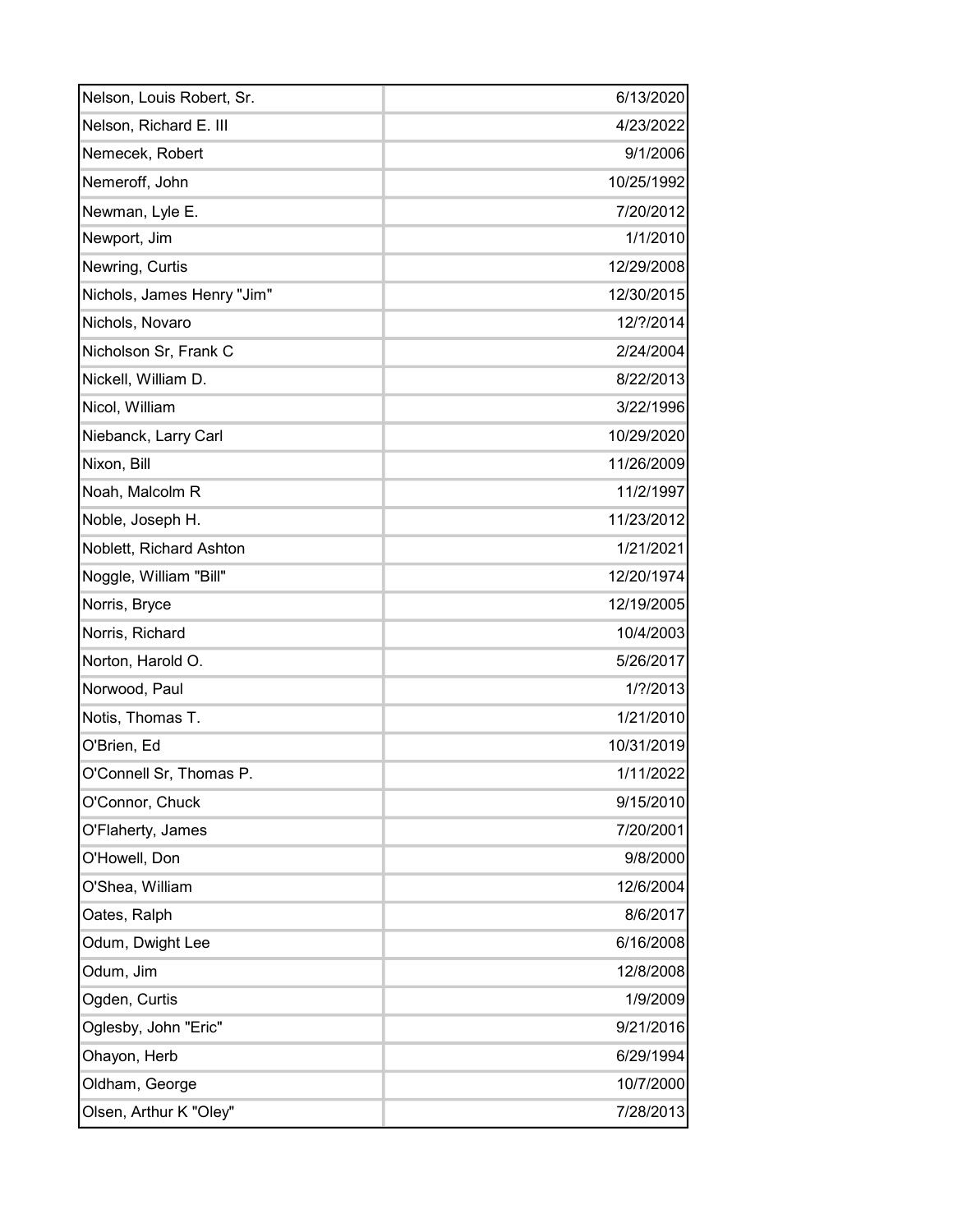| Olson, George                  | 11/2/1993  |
|--------------------------------|------------|
| Olszewski, Robert              | 7/15/1992  |
| Oranski, Alexander             | 12/2/2005  |
| Orlowsky, Borys                | 11//2004   |
| Orr, Robert M.                 | 12/20/2013 |
| Osborne, Richard Thomas "Rick" | 5/9/2019   |
| Ostrander, Oakley              | 1/30/2014  |
| Otten, Harry                   | 4/6/2000   |
| Pabst, Charles F. III          | 1/20/2011  |
| Pack, Brownie                  | 1/28/2016  |
| Page, Alvin "Al" J.            | 2/15/2001  |
| Palm, Cyril                    | ????       |
| Palmer, William Jr.            | 12/10/2010 |
| Panella, Paul                  | 11/21/2001 |
| Pannebaker, J. A.              | May, 2011  |
| Panning, Don                   | 11/29/2011 |
| Panzitta, Lenny                | 6/28/1997  |
| Parker, Robert "Judge"         | 6/30/2008  |
| Parrill, Donald                | 12/5/2013  |
| Parsons, Joe                   | 4/21/2015  |
| Parsons, Rudy                  | 3/5/2001   |
| Pascal, Dennis                 | 9/22/2004  |
| Patchett, William              | 9/28/2019  |
| Patillo, Charles E.            | 6/10/2017  |
| Patterson, Dave                | 09/??/1969 |
| Payne, Marion                  | 9/1/1984   |
| Payton, Neal                   | 12/12/1990 |
| Peach, Robert                  | 4/24/1972  |
| Pearson, Arthur                | 11/8/1999  |
| Pearson, Richard A             | 10/22/2019 |
| Pederson, Richard              | 9/5/2007   |
| Pendergast (Dege), Lynda       | 2/24/1993  |
| Peremba Jr, Michael            | 12/30/2006 |
| Perkins, Donn                  | 8/19/2016  |
| Perkowski, Ray                 | 9/9/2004   |
| Petee Jr, Frank                | 1/30/2001  |
| Peterman, Jerry                | 10/22/2016 |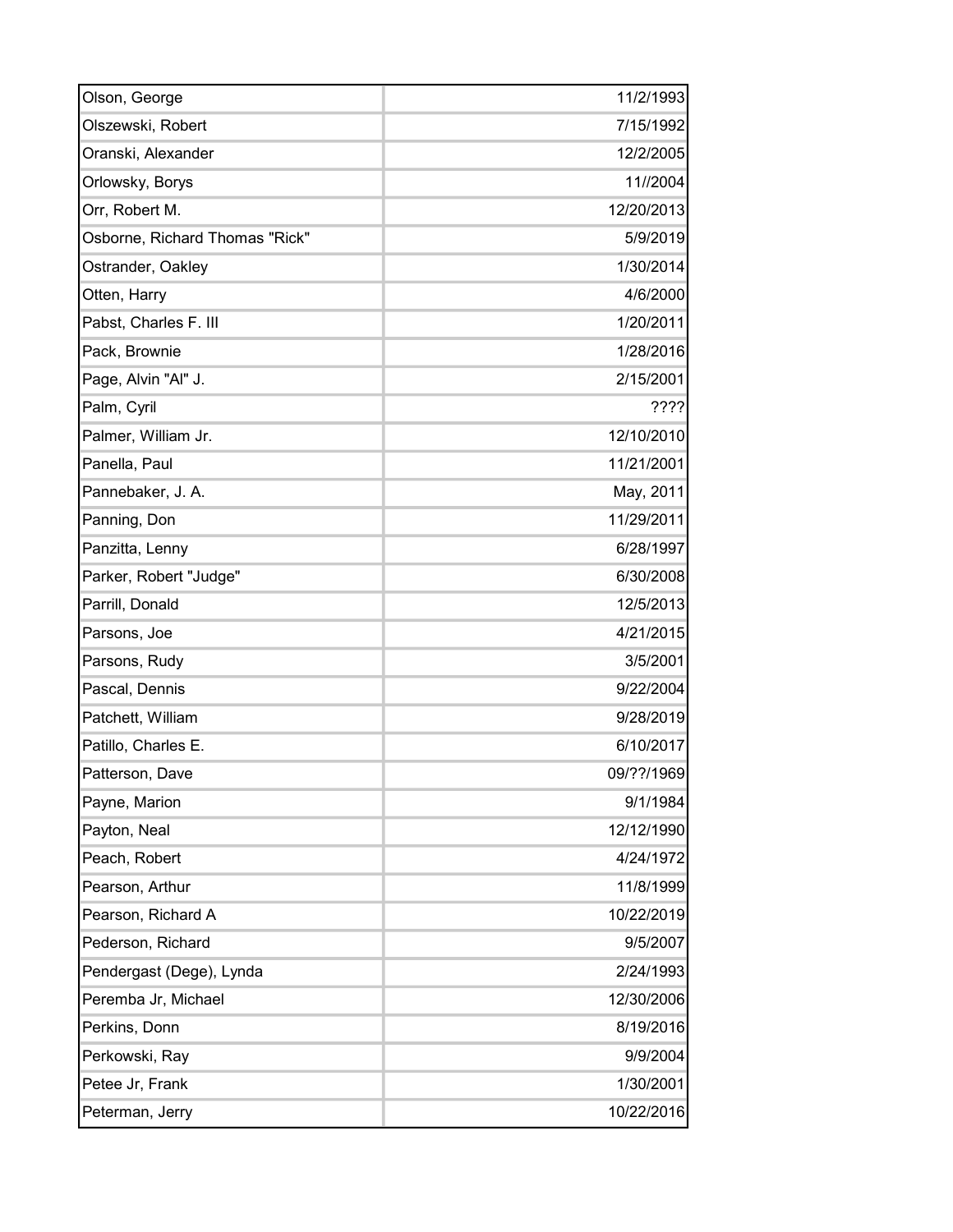| Peterson, Darvin        | 6/29/2007  |
|-------------------------|------------|
| Peterson, David         | 12/19/1993 |
| Petraglia, Paul         | 6/30/2006  |
| Petrie, Willis          | 2/9/2001   |
| Pflanzer, Carl "Wings"  | 11/4/2014  |
| Phildius, Robert        | 10/9/1990  |
| Phillips, Thomas J.     | 8/30/2012  |
| Piatt, Arthur           | 9/16/2009  |
| Pierce, Calvin "Cal" W. | 6/8/2011   |
| Pierce, Jackson         | 6/14/1986  |
| Pietraszko, Richard     | 4/17/2017  |
| Pilcher, Philip P.      | 1/22/2013  |
| Piper, Mitchell         | 05/??/1999 |
| Pitts, Philip Henry Jr. | 7/11/2013  |
| Pollack, Peter          | 10/??/1998 |
| Pond, Conrad            | 1/??/2022  |
| Porada, Brian           | 10/23/2011 |
| Porter, Gary            | 3/25/1947  |
| Pothier, Frank          | 11/21/2015 |
| Power-Waters, Brian     | 7/21/2014  |
| Pratt, George O. "Bud"  | 8/5/2015   |
| Pringle, W.             | 06/??/1997 |
| Proctor, Sam            | 1/15/2017  |
| Prose, Valentine        | 4/10/2007  |
| Purcell, Geroge         | 8/14/2018  |
| Purcell, LeRoy          | 7/20/1990  |
| Pursifull, William      | 10/14/2003 |
| Putek, James Ronald     | 1/25/2021  |
| Quick Sr, Larry         | 10/10/1999 |
| Rabourn, Thomas         | 10/3/2004  |
| Rahn, Chuck             | 6/6/1998   |
| Ralon, Victor           | 5/1/2006   |
| Ramussen, Roger         | 12/14/2005 |
| Rauchenstein, John      | 2/12/2010  |
| Raulston, Donald "Ray"  | 1/6/2012   |
| Rausch, Larry           | 11/21/2001 |
| Rebstock, Pete          | 5/27/2021  |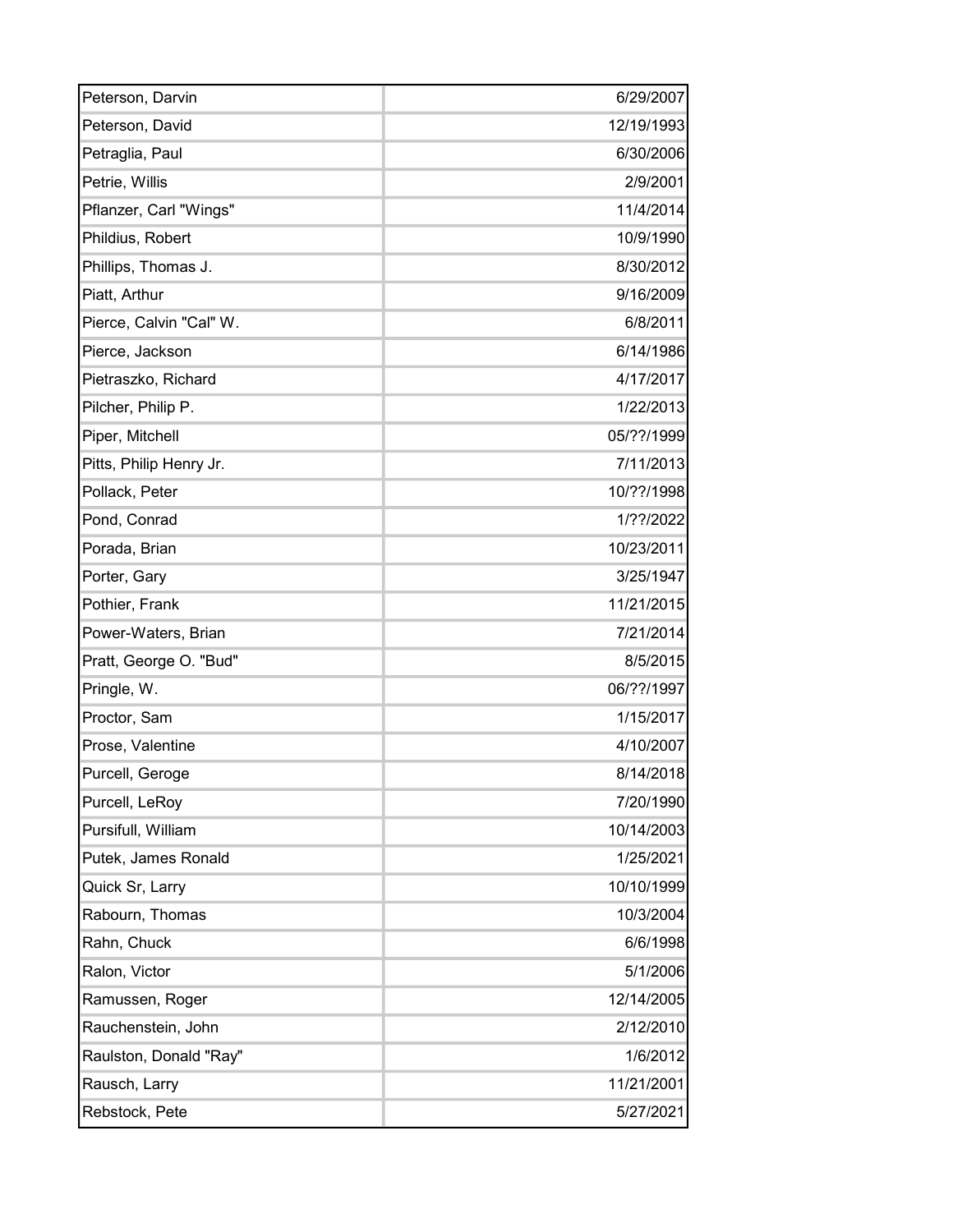| Redburn, Calvin James            | 1/7/2004   |
|----------------------------------|------------|
| Reed, Walt                       | 6/4/2006   |
| Regas, Jon                       | 6/16/2016  |
| Rehder, Carl                     | 2/6/1984   |
| Remaley, Nevin                   | 6/2/2020   |
| Remeika Jr, Edward Joseph        | 9/13/2021  |
| Ress, Charles                    | 05/??/1999 |
| Reubert, Donald G.               | 1/15/2015  |
| Reynolds, Craig                  | 8/16/1995  |
| Reynolds, Scott                  | 6/14/2017  |
| Rhynalds, Donald                 | 10/21/2018 |
| Rich, Gary E.                    | 12/21/2005 |
| Richards, Marty                  | 4/21/1988  |
| Richardson, Henry C.             | 10/21/2001 |
| Richardson, James                | 11/??/1992 |
| Richardson, John                 | 2/1/2015   |
| Richlin, Edward                  | 1/30/2000  |
| Rickard, Ed                      | 3/31/2020  |
| Rickard, Victor                  | 10/5/2005  |
| Rieger, Donald Henry             | 8/26/2013  |
| Riggle, William                  | 11/10/1992 |
| Riggs, William Lee               | 4/17/2010  |
| Rintoul, Norman                  | 2/2/1971   |
| Roberts, Lester                  | 10/23/2019 |
| Robertson III, William G. "Bill" | 6/18/1970  |
| Robinson Jr, Earl                | 04/??/2006 |
| Robinson, Jack                   | 11/21/2009 |
| Robson, Norbert G. "Robby"       | 2/3/2014   |
| Rochford, Richard                | 3/1/1990   |
| Roe, Edward                      | 9/24/1991  |
| Rollick Jr, Walter               | 03/??/2002 |
| Romano, Arthur Michael           | 2/3/2021   |
| Romatowski, Alan                 | 4/6/2014   |
| Romlein, Donald                  | 7/30/2007  |
| Ronshausen, Al                   | 11/4/2012  |
| Rooney, Ed                       | 1/23/2006  |
| Rorah, James                     | 8/13/2002  |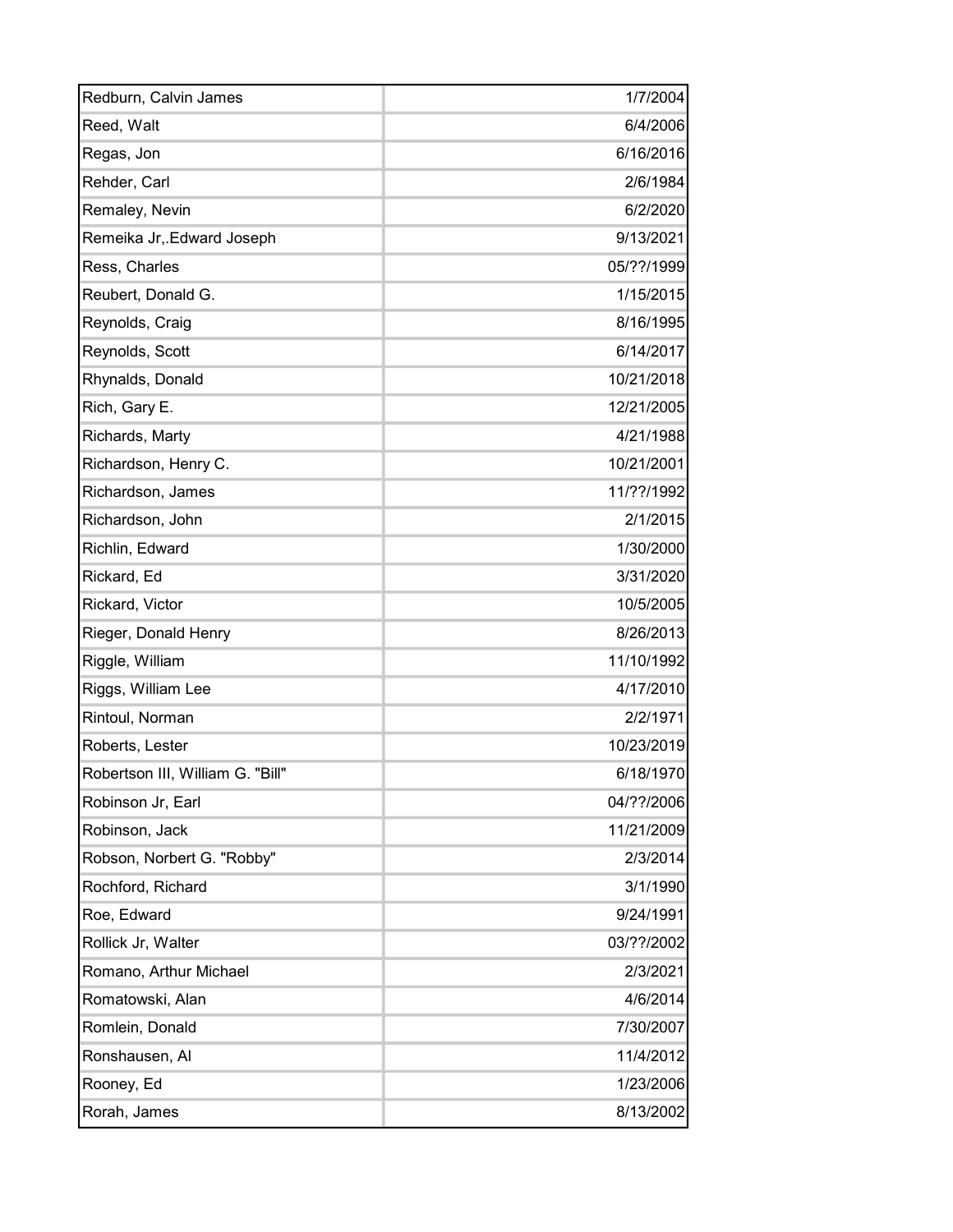| Roscanna, Frank         | 2/19/2006  |
|-------------------------|------------|
| Rose, Earl V. "Curly    | 2/17/2006  |
| Rouse, Charles          | 12/6/2004  |
| Rouse, Peter            | 10/28/2010 |
| Rowe, Aaron             | 4/28/1981  |
| Rowe, Bob               | !/11/2014  |
| Rowell, William R       | 2/27/2006  |
| Rozitus, Albert E.      | 11/15/2010 |
| Rudesill, Troy          | 6/23/1967  |
| Rumbaugh, Robert        | 1/10/2006  |
| Russell, Gene C         | 2/19/2011  |
| Rutty, Michael          | 11/29/2009 |
| Ryan, Frank (Pappy)     | 7222       |
| Ryan, Jerome J.         | 5/24/2015  |
| Sabo, Albert            | 2/2/2004   |
| Sachs, Peter            | 9/11/2013  |
| Sale, Wilbur            | 5/20/1991  |
| Sallies, Kenneth Allen  | 5/1/1977   |
| Sanderhoff, E. Lief     | 1/18/2005  |
| Sanders, William        | 1/10/2008  |
| Santmyer, Lloyd         | 4/24/2010  |
| Santorelli, Anthony     | 2/21/2009  |
| Santoro, Philip A.      | 3/31/2014  |
| Sarver, Walt            | 10/13/2014 |
| Satorius, Tony          | 4/10/1993  |
| Sauer, Robert R.        | 7/2/2010   |
| Saunders Sr, Hugh       | 11/21/1980 |
| Saunders, Harold "Zeke" | 7/3/2014   |
| Schaefer, Mattthew      | 1/7/2009   |
| Schaeffer, Frederick    | 1/1/1995   |
| Schilling, Ronald Kurt  | 11/7/2021  |
| Schmidt, Edward         | 5/8/1998   |
| Schmidt, Lawrence       | 6/25/2002  |
| Schmitt, Frank M.       | 11/21/2012 |
| Schorr, Charles         | 9/27/1978  |
| Schriver, James R.      | 2/7/2012   |
| Schulze, Henry A        | 3/10/1999  |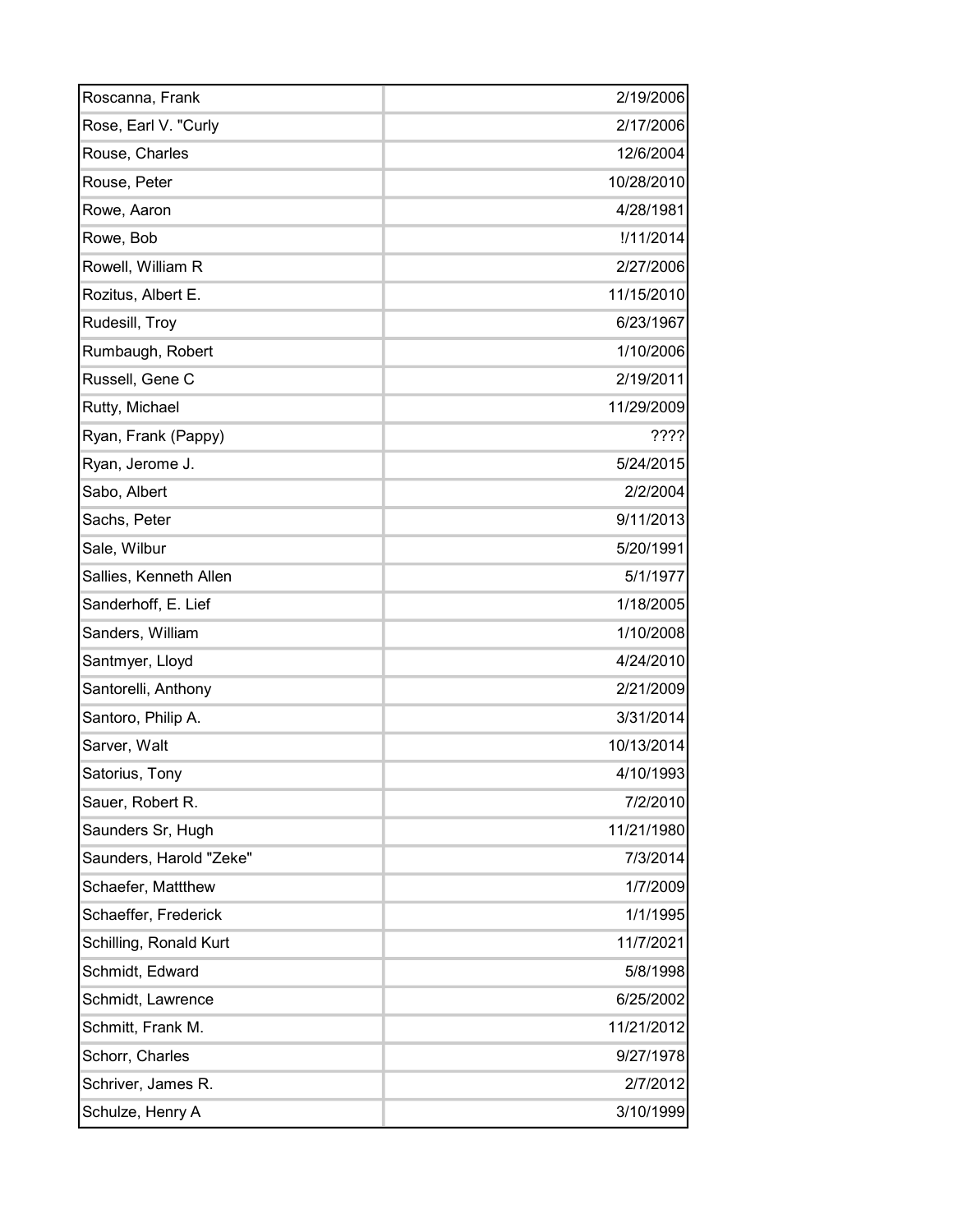| Schumacher, Eugene "Gene" J. | 8/24/2021  |
|------------------------------|------------|
| Schwartz, Richard            | 3/7/2012   |
| Schweppe, Roger              | 11/28/2003 |
| Schwind, Andrew              | 10/21/1997 |
| Scott, Wilson                | 9/29/1944  |
| Scruggs, Robert L. "Bob"     | 6/30/1999  |
| Sechrist, Edwin              | 6/2/1996   |
| Seebach, Norm                | 7/15/1971  |
| Selleck III, Larry           | 8/27/2005  |
| Semenko, John "Jack"         | 12/15/2019 |
| Setterland, M.               | 02/??/2003 |
| Settle, Edward "Bill"        | 11/22/1998 |
| Shandoff, Ward               | 04/31/1990 |
| Shanks, Don (Honorary)       | 5/24/2010  |
| Sharp, John M                | 3/30/2010  |
| Sharpe, Benny                | 6/23/2007  |
| Shaw, Colin                  | 2/1/1991   |
| Shaw, Eugene, H.             | 2/19/2013  |
| Sheetz, Bruce                | 11/22/1990 |
| Sheffield, Mike              | 4/8/1991   |
| Sheldon, Alfred              | 9/14/2003  |
| Shellhammer, Frank           | 6/9/2007   |
| Shelton, Forrest M           | 9/18/1999  |
| Shelton, Roy J.              | 5/30/2017  |
| Shepherd, J Frank            | 3/17/2019  |
| Shepherd, Verdi              | 02/??/1995 |
| Sheppard, Robert             | 12/21/1993 |
| Sherman, Richard             | 10/5/2013  |
| Sherman, Robert "Bill"       | 11/14/2013 |
| Shoemaker, Steve             | 7777       |
| Shultz, Ray                  | 7/19/1967  |
| Shuttler, William            | 2/5/2001   |
| Sierer, Thomas               | 6/11/2020  |
| Silvera, Herb                | 10/9/1994  |
| Simmons, Daniel P.           | 3/16/2013  |
| Simmons, James C.            | 1/1/2008   |
| Simms, James                 | 10/??/2002 |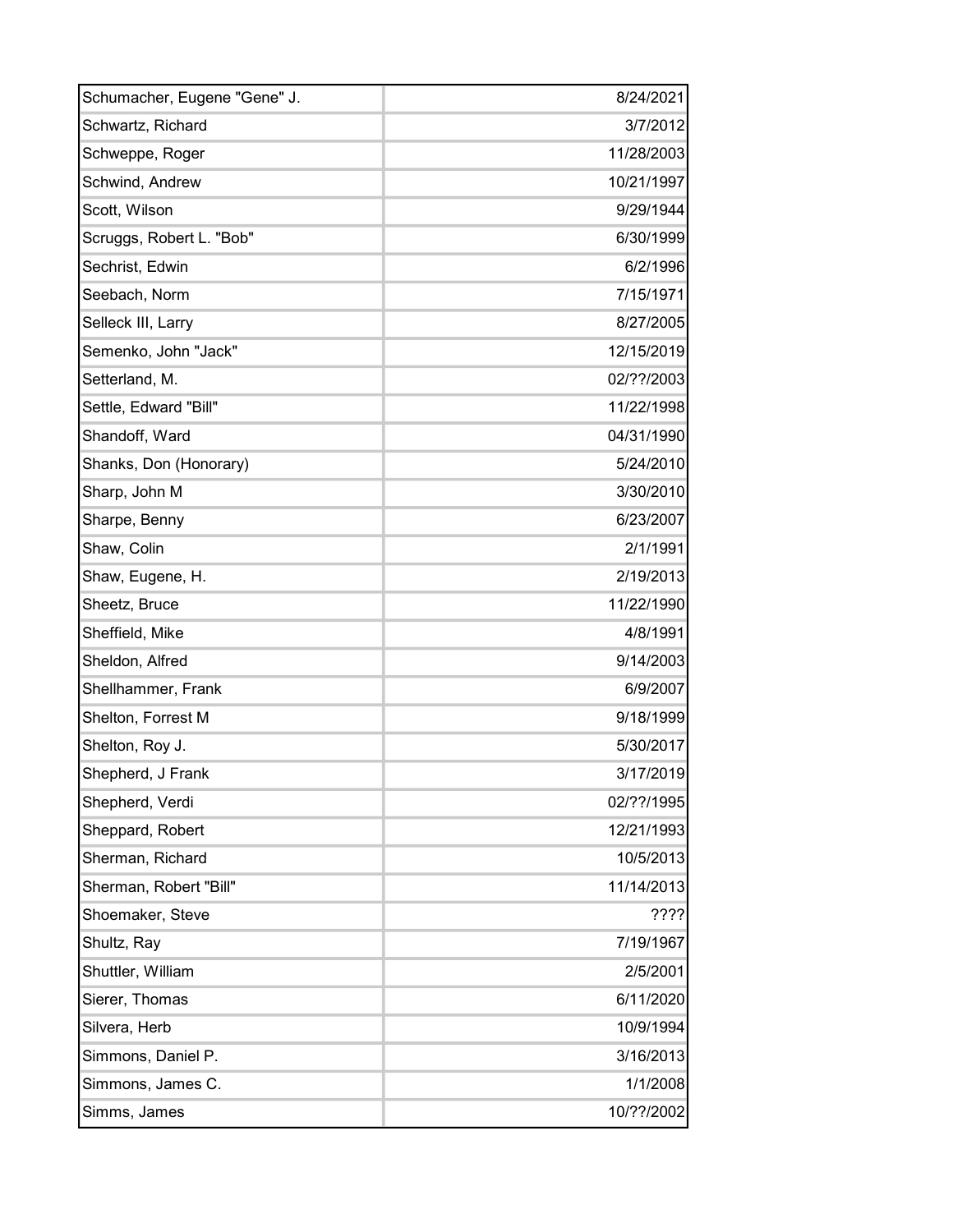| Skeen, Phillip Ray          | 8/22/2012  |
|-----------------------------|------------|
| Skillman, Roger             | 3/5/1967   |
| Slaney, Tom                 | 7/26/2011  |
| Slater, George              | 9/10/2005  |
| Slattery, Edward            | 11/29/2020 |
| Slaughter, Baxter B         | 7/4/2003   |
| Slayback, Tom               | 3/8/1994   |
| Slomka, Edward              | 5/11/2002  |
| Smerdon, Gary               | 9/19/2017  |
| Smidt, Doug                 | 2/22/2004  |
| Smith Jr, Russell P         | 8/30/1997  |
| Smith, Bernard Trigg "BT"   | 10/10/2017 |
| Smith, Bob                  | 11/12/1993 |
| Smith, Clarence "Blake"     | 12/25/2020 |
| Smith, Clark                | 6/8/2005   |
| Smith, Fred A.              | 10/15/2005 |
| Smith, Lawrence             | 1/11/2002  |
| Snead, Frank                | 2/15/2014  |
| Snider, Dale                | 2/11/2003  |
| Snody, Jim                  | 9/3/2011   |
| Snyder, Louis               | 1/30/2004  |
| Solensky, Michael           | 10/30/2018 |
| Soltis, Robert              | 6/13/1984  |
| Sonnenfeld, Heinz           | 10/?/2016  |
| Sorbie, William "Bill" Jr.  | 3/4/2015   |
| Sorlucco, Gerard            | 7/9/2013   |
| Sowers, Glen                | 10/24/2016 |
| Sowers, Harry Glenn         | 10/24/2016 |
| Sparks, Mel                 | 9/16/1979  |
| Spaulding, Merwyn L. "Merv" | 3/26/2011  |
| Spitz, Rick                 | 2/25/2015  |
| Spohn, Dave                 | 8/20/1989  |
| Spring Allan J. "Al"        | 7/13/2010  |
| Sprouse, Jake               | 12/18/1999 |
| Stalker, Faye               | 6/10/1960  |
| Stamp, Neal                 | 7/10/2003  |
| Stancil, Richard "Tom"      | 7/11/2015  |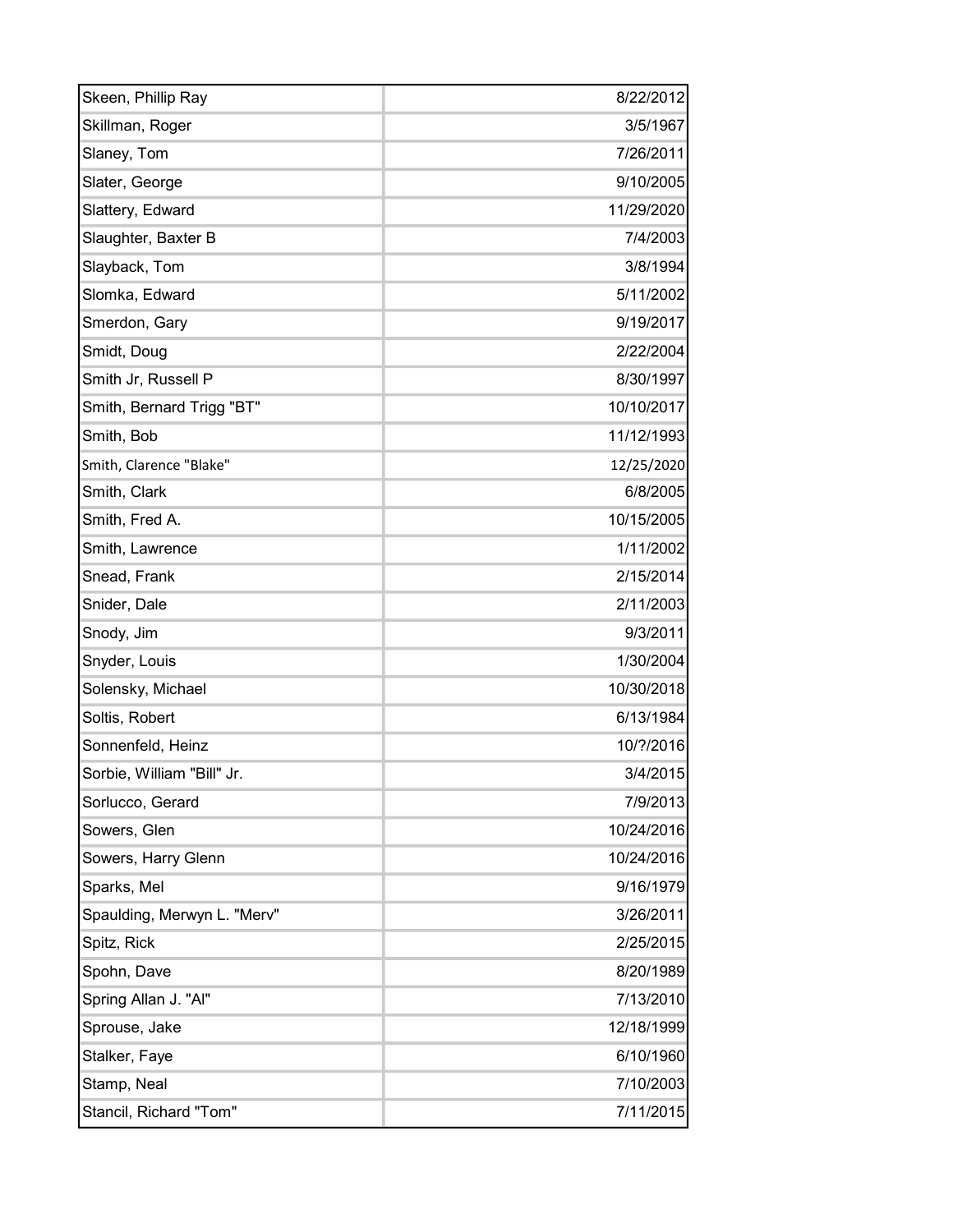| Standing, William         | 1/25/2019  |
|---------------------------|------------|
| Starets, Richard          | 8/27/1998  |
| Stark, Harold             | 10/16/1992 |
| Starling, Stan            | 6/9/2004   |
| Steck, A.F.               | 11/??/2002 |
| Stefanik, Joseph          | 10/17/1994 |
| Steidel, Albert           | 7/25/2013  |
| Steidel, Albert E.        | 7/21/3013  |
| Steidel, Gordon           | 2/28/2011  |
| Stein, Morey              | 4/12/2007  |
| Steinberger III, John     | 10/7/1992  |
| Steinberger, Alfred       | 12/??/1992 |
| Stephens, Floyd           | 3/22/2015  |
| Stevens, Harvey S         | 1/19/2010  |
| Stickney, Floyd           | 3/15/1982  |
| Stiner, Robern N.         | 1/26/2022  |
| Stoll, Richard            | 8/12/2000  |
| Stone, Earl L             | 8/2/2019   |
| Stoops, Dennis            | 5/11/2022  |
| Stovall, Derald Lamar     | 10/16/2005 |
| Strattner, George W       | 6/16/1999  |
| Streed, Doug              | 10/29/2014 |
| Strunk, Bobby J.          | 4/15/2016  |
| Suchule, Ray F.           | 7/19/1997  |
| Sugar, Stephan            | 2/4/2004   |
| Suggs, Gene A             | 8/10/1968  |
| Sullivan, Clayton Phillip | 8/29/2010  |
| Sullivan, Thomas Leo      | 12/15/2021 |
| Sundell Jr, Dave          | 3/4/1991   |
| Sundt, Gary Paul          | 11/4/2013  |
| Swager, Q.                | ????       |
| Swartz, Ralph Burton      | 11/11/2013 |
| Swazey, Arthur            | 2/19/2005  |
| Sweigart, Harold          | 8/16/1995  |
| Szabolsky, Stephen L.     | 2/6/2021   |
| Szot, Robert              | 1/8/2022?  |
| Szwarc, Walter J.         | 1/26/2016  |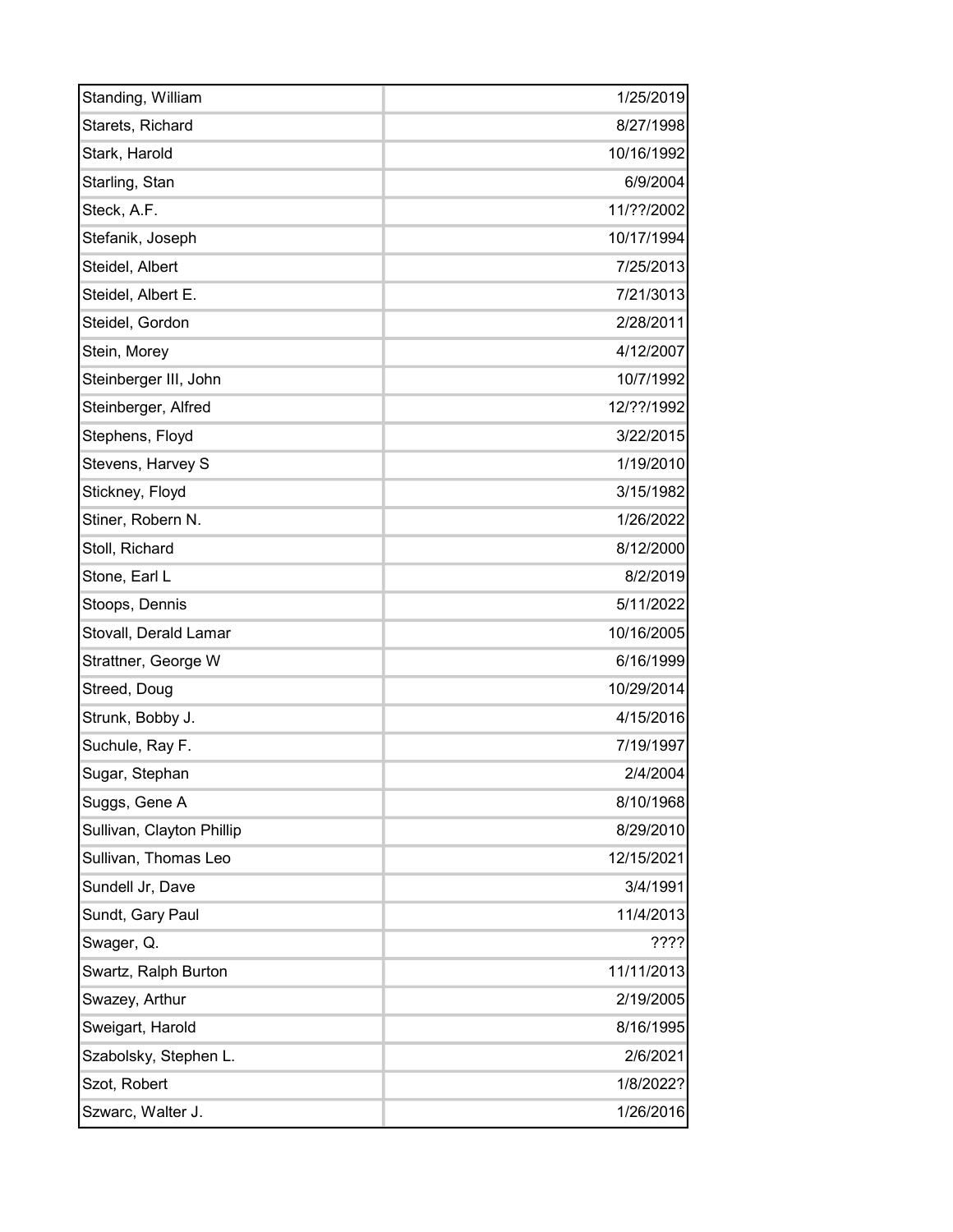| Tackenberg, Walter H        | 5/28/2005  |
|-----------------------------|------------|
| Tadlock, Warren O           | 8/10/1996  |
| Taylor, James               | 01/??/2009 |
| Taylor, John                | 3/10/2021  |
| Taylor, William James       | 4/12/2006  |
| Tenney, Dudley              | 03/??/2001 |
| Terry, Sari                 | 05/??/2002 |
| Thomas, Foster              | 196?       |
| Thomas, Glenn               | 5/27/2011  |
| Thomas, Ray T.              | 2/21/2022  |
| Thomason, Robert            | 5/27/2000  |
| Thompson, Harvey M.         | 10/10/2012 |
| Thompson, Howard            | 1/10/2016  |
| Thompson, Robert V          | 1/30/2020  |
| Throckmorton, Wayne         | 8/14/2007  |
| Thurber, Edward             | 3/5/2000   |
| Thurber, Leary              | 9/25/2017  |
| Tidler, Harry F. "Bud"      | 2/10/2014  |
| Tilley, William             | 3/12/1990  |
| Tilton Sr, Brooks Boyd      | 9/12/2004  |
| Titian, Bill                | 1/26/1964  |
| Tobacco, Robert             | 7222       |
| Tobin, Len                  | 2/16/2013  |
| Todd, Berton J. "Bert"      | 1/29/2017  |
| Tolbert, J. Ted             | 3/20/2002  |
| Tonyes, Don                 | 10/8/2006  |
| Torres-Werner, Paula        | 6/27/1993  |
| Torsey, John                | 4/29/2009  |
| Toter, Bruce                | 4/14/2002  |
| Totin, Mike                 | 6/28/2008  |
| Tracy, Robert               | 9/9/2008   |
| Tracy, William              | 10/3/2019  |
| Trainor, Francis. C. "Chub" | 4/24/2013  |
| Travis, Bob                 | 6/20/1991  |
| Trebby, Thomas              | 4/15/2015  |
| Tucker, Al                  | 7222       |
| Turner, Lloyd               | 10/9/2010  |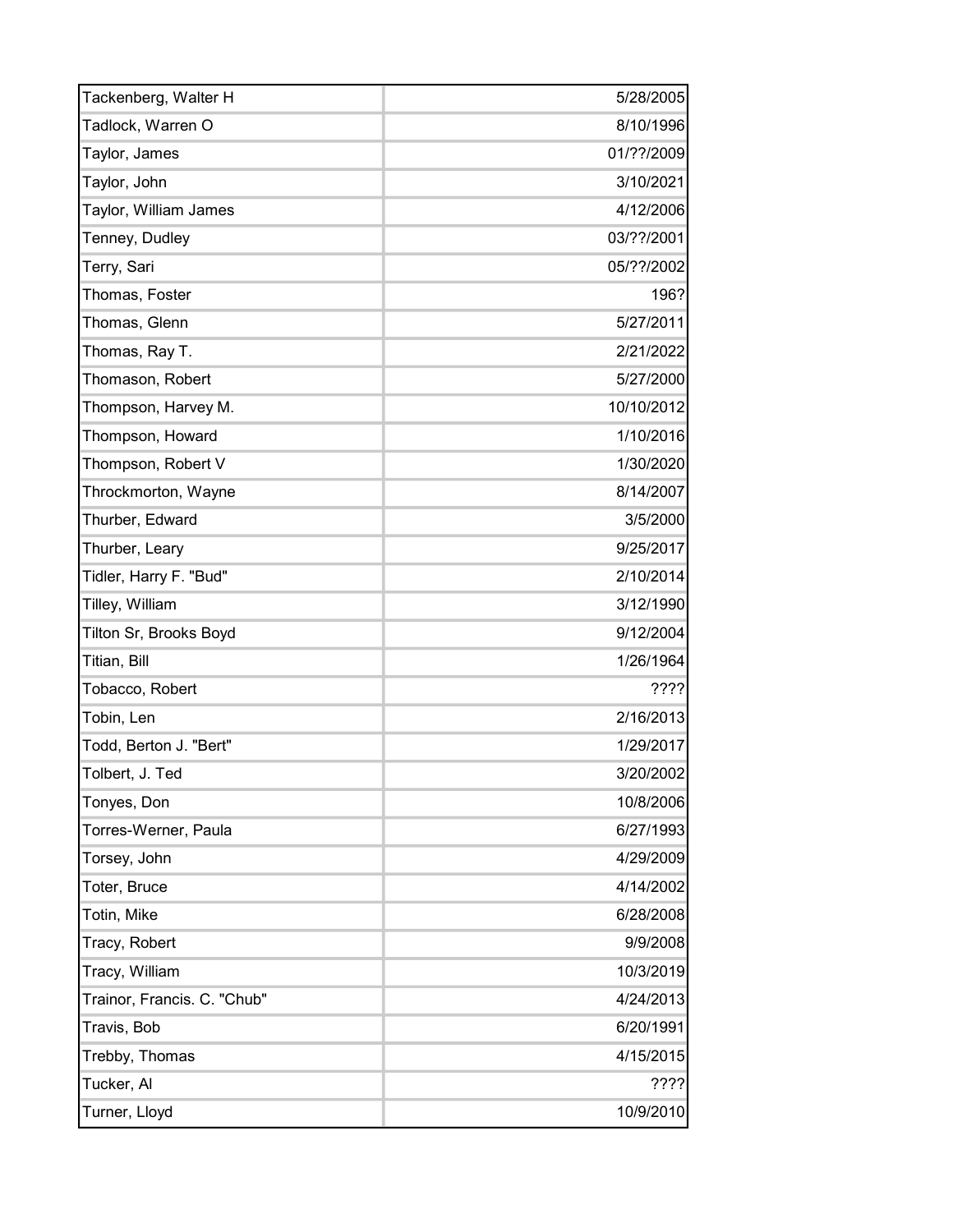| Turner, Melvin                   | 1/28/1993  |
|----------------------------------|------------|
| Uhler, William                   | 4/23/1984  |
| Underwood, Mauney Jackson "Tony" | 11/11/2013 |
| Unger, Ronald                    | ????????   |
| Upton, Charles                   | 05/??/2003 |
| Urbanski, James Francis          | 7/4/2021   |
| Vadnal, Russell                  | 11/28/1996 |
| Vaillancourt, James A            | 3/12/2008  |
| Van Anden, John                  | 3/10/1993  |
| Van Cleve, Frank                 | 1/11/2017  |
| Vanderwoude, Thomas              | 9/8/2008   |
| VanValkenburg, Harold            | 8/1/2000   |
| Vaughn, Eddie                    | 12/13/2002 |
| Vining, Donald E.                | 4/17/2014  |
| Vining, Thomas                   | 8/1/1997   |
| Vinson, Lindell R.               | 2/14/2005  |
| Vivinetto, Peggy Ann             | 4/12/2022  |
| Vogel, Frank H.                  | 8/14/2013  |
| Vogel, Timothy                   | 1/20/2003  |
| Vogler, Ronald                   | 7/30/2011  |
| Vollick, Richard                 | 7/19/1991  |
| Wade, Ed                         | 9/23/2013  |
| Walford, Richard                 | 05/??/1995 |
| Walker, Benny                    | 5/31/2005  |
| Walker, James A. "Jimmy"         | 4/30/2011  |
| Walker, Willard                  | 7/20/2000  |
| Waller, James                    | 12/??/2007 |
| Walters, Donald                  | ? / 2015   |
| Ward, Jerry                      | 3/18/2016  |
| Warfel, David                    | 5/9/1997   |
| Warfel, Richard Jr.              | 4/4/2010   |
| Washburn, Donald                 | 3/28/1996  |
| Waters, Jim                      | 9/23/2017  |
| Watley, Wilbur M                 | 2/18/1995  |
| Watts, Benny G.                  | 6/22/1985  |
| Weaver, Al                       | 196?       |
| Weaver, Jack                     | 3/31/2007  |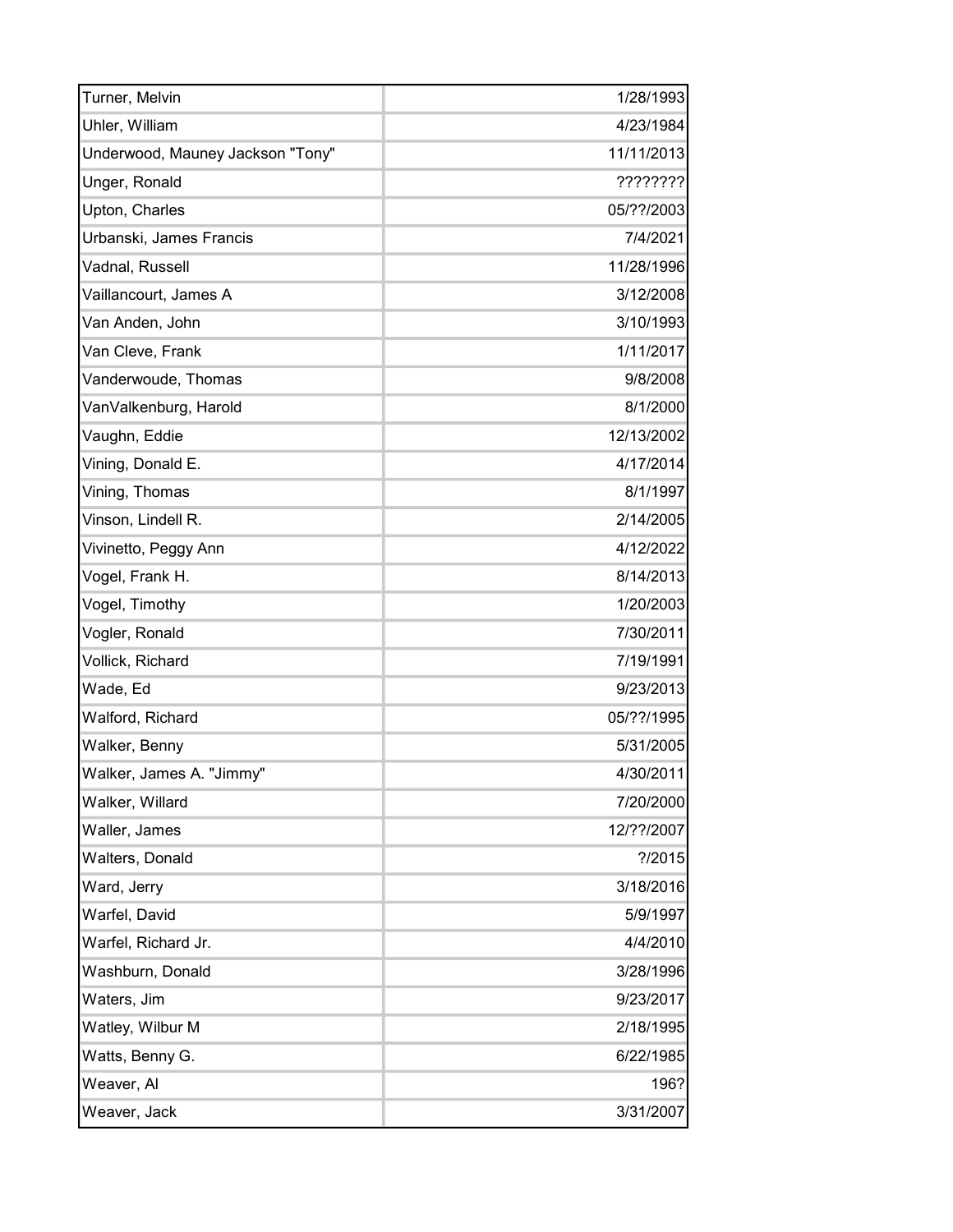| Webber, John           | 8/31/2021  |
|------------------------|------------|
| Weber, Emmett          | 4/21/2022  |
| Weber, Richard         | 11/17/1995 |
| Weiland, Roy           | ????       |
| Weir, James T.         | 2/1/2022   |
| Welborn, Garland R     | 3/13/2005  |
| Weller, Gary Lee, DDS  | 10/24/2015 |
| Weschler, Lawrence     | 10/??/2004 |
| West, Toby             | 4/29/1988  |
| Wetherill, Ira         | 12/27/2001 |
| Whatley, W. Murray     | 2/18/1997  |
| Whelchel, Victor       | 1/9/1981   |
| White, Austin          | 11/24/1972 |
| White, Christopher O.  | 4/4/2011   |
| White, Donald          | 3/1/2004   |
| White, Stewart         | 7/17/2010  |
| White, William T.      | 3/5/2015   |
| Whiteside, Robert      | 1/10/2006  |
| Whitt, Bruce           | 8/2/1991   |
| Wholley, John J        | 10/16/2017 |
| Wiegers, William       | 8/1/1992   |
| Wiley, John Roy III    | 2/25/2011  |
| Wilkes, John "Pappy"   | 2/8/1995   |
| Wilkes, Rodney George  | 10/8/2011  |
| Willett, J.            | 8/7/1991   |
| Williams, Alfred L.    | 2/9/2017   |
| Williams, John Zeigler | 1/18/2014  |
| Wilsman, Douglas H.    | 8/12/2017  |
| Wilson, Brian J.       | 1/15/2012  |
| Wilson, George         | 8/20/1994  |
| Wilson, Larry          | 7/19/1967  |
| Wilson, Lawrence C.    | 7/19/1967  |
| Wing, Bruce            | 5/9/2017   |
| Wise, Warren           | 03/??/2002 |
| Woelfel, William       | 10/19/2009 |
| Wolfe, John D.         | 5/1/2013   |
| Wolfe, Roland James    | 12/5/2020  |